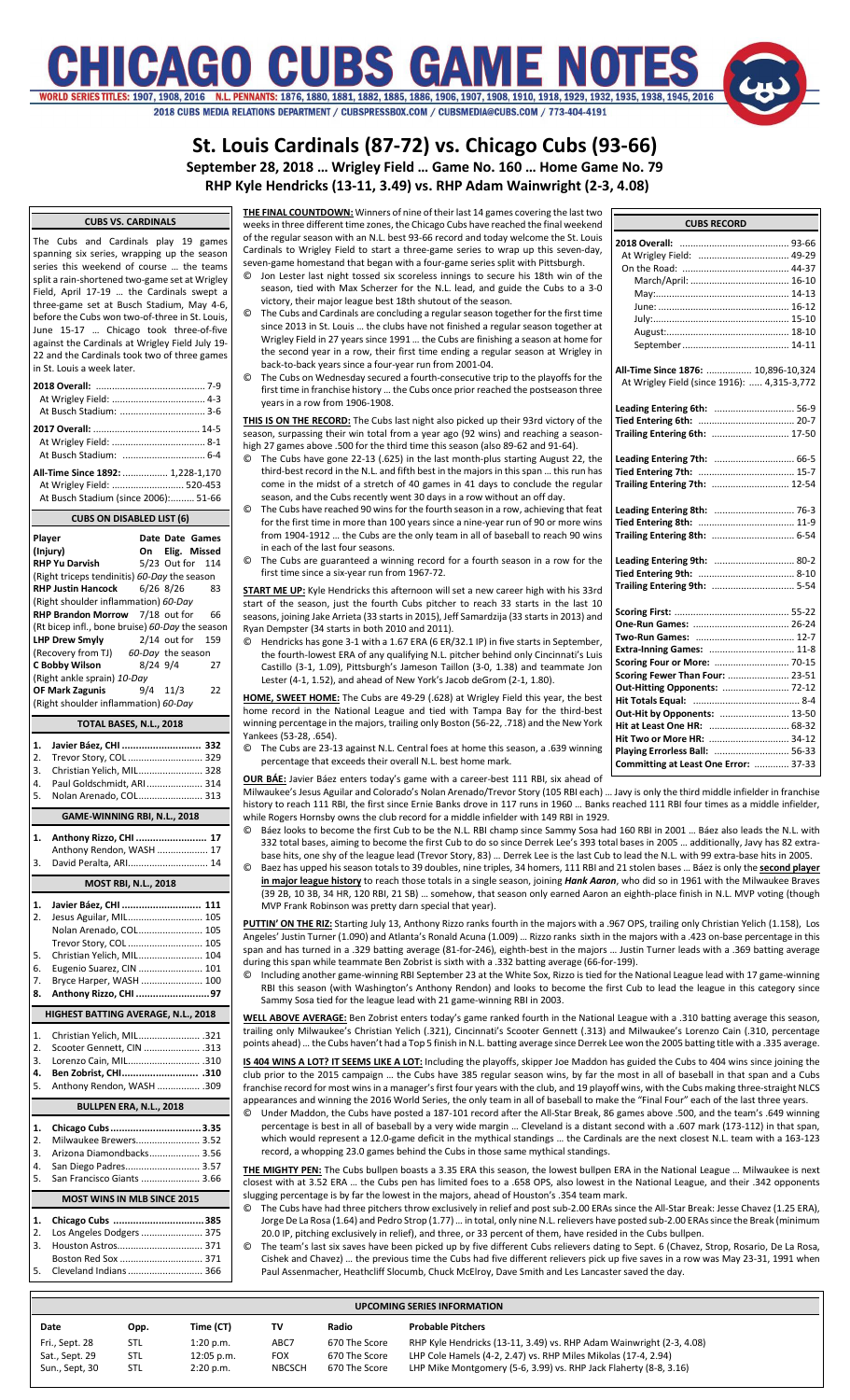## **#28 RHP Kyle Hendricks (13-11, 3.49)**

|          |                            | W |       | %    | <b>ERA</b> | G   | GS  | GF       | CG | <b>SHO</b> | <b>SV</b>    | IP    | н   | R   | ER  | <b>HR</b> | <b>BB</b> | <b>IBB</b> | <b>SO</b> | <b>HBP</b> |
|----------|----------------------------|---|-------|------|------------|-----|-----|----------|----|------------|--------------|-------|-----|-----|-----|-----------|-----------|------------|-----------|------------|
| $2017 -$ | CUBS                       |   |       | .583 | 3.03       | 24  | 24  |          |    |            |              | 139.2 | 126 | 49  | 47  | 17        | 40        |            | 123       | $\sim$     |
| $2018 -$ | CUBS                       |   | 13 11 | .542 | 3.49       | 32  | 32  |          |    |            | $\Omega$     | 191.0 | 177 | 80  | 74  | 22        | 42        |            | 159       | 8          |
|          | <b>MAJOR LEAGUE TOTALS</b> |   | 51 33 | .607 | 3.08       | 132 | 131 | $\Omega$ |    |            | $\mathbf{0}$ | 781.0 | 683 | 288 | 267 | 75        | 184       | 11         | 666       | 30         |
|          |                            |   |       |      |            |     |     |          |    |            |              |       |     |     |     |           |           |            |           |            |

| <b>Last Time Out</b>                                                                                                                                      |  |      |  |       |    |     |      |             |                 |  |  |  |  |
|-----------------------------------------------------------------------------------------------------------------------------------------------------------|--|------|--|-------|----|-----|------|-------------|-----------------|--|--|--|--|
| Kyle tossed 7.2 innings Sunday at the White Sox, collecting his 13th win of the season<br>has walked just two batters in his last four outings (26.1 IP). |  |      |  |       |    |     |      |             |                 |  |  |  |  |
| Date Opp. Result                                                                                                                                          |  | IP - |  | HR.   | ER | BB. | SO.  | <b>PC-S</b> | l eft           |  |  |  |  |
| 9/23 @CWS W, 6-1                                                                                                                                          |  | 72   |  | 4 1 1 |    | 0   | $-5$ |             | 103-73 6-1.1 on |  |  |  |  |

| <b>2018 Splits and Season Notes</b> |                                                                 |         |         |     |      |     |    |     |    |    |    |  |
|-------------------------------------|-----------------------------------------------------------------|---------|---------|-----|------|-----|----|-----|----|----|----|--|
|                                     | W-L                                                             | ERA     | G       | GS. | IP   | н   | R  | ER. | НR | ВB | SΟ |  |
| Home                                | հ-7                                                             | 3.56 16 |         | 16  | 96.0 | 85. | 39 | 38  |    | 20 | 86 |  |
| Road                                | 7-4                                                             |         | 3.41 16 | 16  | 95.0 | 92  | 41 | 36  | 11 | 22 | 73 |  |
|                                     | AVG vs. LHB: .231 (78-for-337) / AVG vs. RHB: .261 (99-for-379) |         |         |     |      |     |    |     |    |    |    |  |

Kyle today makes his team-high 33rd start of the season, marking a career high … has gone at least 5.0 innings in 30 of his 32 starts this season … has a 7.03 ERA (25 ER/32.0 IP) in the first inning and a 2.77 ERA (49 ER/159.0 IP) after the first inning.

- Is 8-3 with 87 strikeouts and a 2.68 ERA (28 ER/94.0 IP) in his last 15 starts.
- Pitched at least 6.0 innings in a season-high five-straight starts August 10-September 1 … went 3-1 with a 2.53 ERA (9 ER/32.0 IP) in that span.
- Did not walk a batter in three-straight starts, July 29-August 10, for the first time in his
- career … first Cub to accomplish the feat in a single season since Jon Lester in 2016. Has pitched at least 7.0 inningsin a team-high 10 starts this season, including a seasonhigh 8.2 innings September 17 at Arizona.
- Leads Cubs starters with 2.0 walks per nine innings (42 walks in 191.0 IP).
- Has allowed a career-high 22 homers, 10 of which have come in the first inning. Posted a 3.26 ERA (14 ER/38.2 IP) in six May starts, leading Cubs pitchers with 38.2
- innings of work. Pitched 8.0 innings in a 14-2 win over Miami, May 7 … retired 13 of the first 14 batters.
- Pitched 7.2 innings in a 3-1 loss to the Rockies on May 1 ... allowed back-to-back home runs to lead off the game before retiring 22 of the final 26 batters he faced.
- Earned his first win of the season April 20 at Colorado, allowing three runs in 5.0 innings … marked the 11th start in his career in which he has walked no batters while recording at least six strikeouts.

|                                                                                         | Career vs. St. Louis                                              |            |    |    |                        |    |    |    |                       |    |    |  |  |  |
|-----------------------------------------------------------------------------------------|-------------------------------------------------------------------|------------|----|----|------------------------|----|----|----|-----------------------|----|----|--|--|--|
|                                                                                         | W-L                                                               | <b>ERA</b> | G  | GS | IP                     | н  | R  | ER | <b>HR</b>             | BB | SΟ |  |  |  |
| 2018                                                                                    | $2 - 0$                                                           | 4.08       | 3  | 3  | 17 <sub>2</sub>        | 20 | 8  | 8  | 3                     | 5  | 15 |  |  |  |
| Career                                                                                  | $4 - 2$                                                           | 3.49       | 13 | 13 | 77.1                   | 70 | 30 | 30 | 12                    | 18 | 66 |  |  |  |
|                                                                                         | Last Outing: 7/29/18 at STL (W, 7.0 IP, 4 H, 2 R/ ER, 0 BB, 8 SO) |            |    |    |                        |    |    |    |                       |    |    |  |  |  |
| Kyle today makes his 14th-career start, and fourth of the season, against the Cardinals |                                                                   |            |    |    |                        |    |    |    |                       |    |    |  |  |  |
| is 1-1 with a 3.60 ERA (14 ER/35.0 IP) in six-career home starts against St. Louis.     |                                                                   |            |    |    |                        |    |    |    |                       |    |    |  |  |  |
|                                                                                         | vs. Cardinals Batters (AVG-AB-H-HR-RBI):                          |            |    |    |                        |    |    |    |                       |    |    |  |  |  |
| Adams (.077-13-1-0-0)                                                                   |                                                                   |            |    |    | Garcia (.143-7-1-0-0)  |    |    |    | Muñoz (.600-5-3-0-0)  |    |    |  |  |  |
| Carpenter (.206-34-7-2-4)                                                               |                                                                   |            |    |    | Gyorko (.300-20-6-1-1) |    |    |    | Ozuna (.368-19-7-2-8) |    |    |  |  |  |

#### **Career Notes**

DeJong (.154-13-2-0-1) Martinez (.200-5-1-0-0) Wong (.200-20-4-0-1) Molina (.320-25-8-0-1)

- Kyle's career ERA of 3.08 is fifth among all active pitchers with at least 100 starts. Since 2016, has a 1.71 ERA (17 ER/89.2 IP) in the month of September, the third-lowest
- mark among all active pitchers in that span. Recorded a quality start in a career-high 12-straight home starts, August 4, 2017-May 28, 2018 … was the longest streak by a Cubs pitcher since Jon Lester strung together
- 18-straight home quality starts from September 25, 2015-April 16, 2017. Finished third in the N.L. Cy Young vote in 2016 after leading the majors with a 2.13
- ERA and setting career marks in victories (16), IP (190.0) and strikeouts (170). Has made 10 postseason starts, the most in franchise history ... six of those starts have
- been at Wrigley Field ... no other pitcher has made more than three postseason starts at Wrigley Field … has gone 2-2 with a 2.88 ERA (16 ER/50.0 IP) in the playoffs.
- Started and won NLCS clinching Game 6 vs. the Dodgers in 2016, started Game 7 (ND) of the 2016 World Series at Cleveland and was Chicago's Game 1 NLDS starter at Washington in 2017 (earned the win).

|     |                            |                                   |                 |        |                |                |                |                         | 2018 Game-by-Game Starts |           |             |                                                                  |
|-----|----------------------------|-----------------------------------|-----------------|--------|----------------|----------------|----------------|-------------------------|--------------------------|-----------|-------------|------------------------------------------------------------------|
| No. | Date                       | Opp.                              | Result          | IP     | н              | R              | ER             | BB                      | <b>SO</b>                | PC-S      | Left        | <b>Notes</b>                                                     |
| 1.  | 3/30                       | @MIA                              | ND, 2-1 L (17)  | 6.0    | $\overline{4}$ | $\mathbf{1}$   | 1              | 3                       | 5                        | 88-55     | $1 - 1$     | First start of the season                                        |
| 2.  | 4/6                        | @MIL                              | ND, 5-4 L       | 5.0    | 9              | 4              | 4              | $\mathbf{1}$            | $\mathbf{1}$             | 84-55     | $4 - 4$     | Allowed more than eight hits for the first time since June, 2015 |
| 3.  | 4/12                       | PIT                               | $L, 6-1$        | 6.0    | 5              | $\overline{2}$ | $\overline{2}$ | 3                       | $\overline{7}$           | 91-57     | $1 - 2$     | Allowed solo home runs in the first and fifth innings            |
| 4.  | 4/20                       | @COL                              | W, 16-5         | 5.0    | 5              | 3              | 3              | 0                       | 6                        | 95-57     | $6 - 3$     | First win of the season                                          |
| 5.  | 4/26                       | MIL                               | $W, 1-0$        | 7.0    | 4              | 0              | 0              | 0                       | 5                        | 94-56     | $1 - 0$     | First scoreless outing of the season                             |
|     |                            | MARCH/APRIL: 2-1, 3.10 ERA (5 GS) |                 | 29.0   | 27             | 10             | 10             | $\overline{\mathbf{z}}$ | 24                       |           |             |                                                                  |
| 6.  | 5/1                        | COL                               | $L, 3-1$        | 7.2    | $\overline{4}$ | $\overline{3}$ | $\overline{3}$ | $\overline{2}$          | 5                        | 104-63    | $1-3, 1$ on | Longest outing by a Cubs starter to date this season             |
| 7.  | 5/7                        | <b>MIA</b>                        | W, 14-2         | 8.0    | 6              | $\overline{2}$ | $\overline{2}$ | 0                       | 3                        | 98-68     | $14-2$      | Third-career start of at least 8.0 innings and no walks          |
| 8.  | 5/13                       | <b>CWS</b>                        | $L, 5-3$        | 6.0    | 6              | 4              | 3              | 0                       | 6                        | 97-74     | $3 - 4$     | 20th career start with 6.0+ IP and no walks                      |
| 9.  | 5/19                       | @CIN                              | ND, 5-4, L (11) | 5.0    | 6              | 4              | 3              | $\overline{2}$          | 6                        | 71-48     | $1 - 4$     | 17th consecutive start of 5.0+ IP allowing four runs or fewer    |
| 10. | 5/25                       | SF                                | W, 6-2          | 7.0    | $\overline{2}$ | $\mathbf 1$    | $\mathbf{1}$   | $\overline{2}$          | $\overline{7}$           | 88-57     | $5-1$       | Retired first nine batters; allowed only a solo HR               |
| 11. | 5/30                       | @PIT                              | $L, 2-1$        | 5.0    | $\overline{7}$ | $\overline{2}$ | $\overline{2}$ | $\mathbf{1}$            | $\mathbf{1}$             | 71-49     | $1 - 2$     | First road loss since May 29, 2017 at San Diego                  |
|     | MAY: 2-3, 3.26 ERA (6 GS)  |                                   |                 | 38.2   | 31             | 16             | 14             | $\overline{7}$          | 28                       |           |             |                                                                  |
| 12. | 6/5                        | PHI                               | $L, 6-1$        | 5.0    | 5              | 5              | 5              | 3                       | 5                        | 87-54     | $0 - 5$     | Most runs allowed since May 29, 2017                             |
| 13. | 6/10                       | PIT                               | $L, 7-1$        | 5.0    | 3              | $1\,$          | $\mathbf{1}$   | $\overline{2}$          | 4                        | 87-51     | $0 - 1$     | Third consecutive loss, first time in his career                 |
| 14. | 6/16                       | @STL                              | W, 6-3          | 6.0    | $\overline{7}$ | 3              | 3              | 4                       | 3                        | 95-59     | $4 - 3$     | Allowed a two-run homer in the first inning                      |
| 15. | 6/21                       | @CIN                              | $L, 6-2$        | 5.2    | 3              | 4              | 4              | 4                       | 5                        | 89-54     | $2-1, 3$ on | Left with a 2-1 lead and bases loaded                            |
| 16. | 6/27                       | @LAD                              | L, 7-5          | 2.2    | 8              | 6              | 6              | $\overline{2}$          | $\mathbf{1}$             | 72-40     | $2-6, 1$ on | Tied career-high in ER allowed                                   |
|     | JUNE: 1-4, 7.03 ERA (5 GS) |                                   |                 | 24.1   | 26             | 19             | 19             | 15                      | 18                       |           |             |                                                                  |
| 17. | 7/3                        | <b>DET</b>                        | ND, 5-3 W       | 5.0    | $\overline{7}$ | $\overline{3}$ | $\overline{3}$ | $\mathbf{1}$            | $\overline{2}$           | 78-54     | $3 - 3$     | Allowed two first inning runs                                    |
| 18. | 7/9                        | @SF                               | ND, 2-1 L       | 8.1    | 5              | $1\,$          | 0              | $\mathbf 1$             | 8                        | 109-75    | $1-1, 1$ on | Longest outing of the season, only run unearned                  |
| 19. | 7/14                       | @SD                               | W, 11-6         | 5.0    | 5              | $\mathbf 2$    | $\overline{2}$ | 0                       | 3                        | 102-65    | $5 - 2$     | Allowed just a two-run HR in the first inning                    |
| 20. | 7/19                       | STL                               | ND, 9-6 W       | 4.2    | 9              | 3              | 3              | $\mathbf 1$             | 4                        | 113-72    | $1-3, 3$ on | Threw a season-high 113 pitches                                  |
| 21. | 7/24                       | ARI                               | $L, 5-1$        | 5.0    | $\overline{7}$ | 3              | 3              | $\overline{2}$          | 8                        | 106-67    | $0 - 3$     | Tied his season high with eight strikeouts                       |
| 22. | 7/29                       | @STL                              | W, 5-2          | 7.0    | $\overline{4}$ | $\overline{2}$ | $\overline{2}$ | 0                       | 8                        | 107-69    | $5 - 2$     | Retired the final 17 batters he faced                            |
|     | JULY: 2-1, 3.34 ERA (6 GS) |                                   |                 | 35.0   | 37             | 14             | 13             | 5                       | 33                       |           |             |                                                                  |
| 23. | 8/4                        | SD                                | W, 5-4          | 5.2    | 5              | 4              | 4              | 0                       | $\overline{7}$           | 93-65     | 5-4, 1 on   | Held Pads hitless through 3.0 innings                            |
| 24. | 8/10                       | WSH                               | ND, 3-2 W       | 6.0    | 8              | $\overline{2}$ | $\overline{2}$ | 0                       | 5                        | 85-62     | $2 - 2$     | Third-straight start with no walks, longest streak of his career |
| 25. | 8/15                       | MIL                               | W, 8-4          | $6.0+$ | $\overline{7}$ | 4              | 4              | $\overline{2}$          | 8                        | 93-64     | 7-2, 2 on   | Tied season-high with eight strikeouts                           |
| 26. | 8/21                       | @DET                              | $L, 2-1$        | 7.0    | 10             | $\overline{2}$ | $\overline{2}$ | $\mathbf{1}$            | 3                        | 94-68     | $1 - 2$     | Allowed both runs in the first inning                            |
| 27. | 8/26                       | <b>CIN</b>                        | W, 9-0          | 7.0    | $\overline{2}$ | 0              | 0              | $\mathbf{1}$            | 5                        | 98-62     | $9 - 0$     | Tied his season-low with two hits                                |
|     |                            | AUGUST: 3-1, 3.41 ERA (5 GS)      |                 | 31.2   | 32             | 12             | 12             | $\overline{4}$          | 28                       |           |             |                                                                  |
| 28. | 9/1                        | @PHI                              | $W, 7-1$        | 6.0    | 6              | $\mathbf{1}$   | $\mathbf{1}$   | $\overline{2}$          | 4                        | 95-64     | $5 - 1$     | Third-straight quality start                                     |
| 29. | 9/6                        | @WSH                              | ND, 6-4 W       | 5.0    | 6              | 4              | $\mathbf 1$    | $\mathbf 0$             | 6                        | 74-52     | $3 - 4$     | Three unearned runs allowed                                      |
| 30. | 9/12                       | MIL                               | $L, 5-1$        | 5.0    | 5              | $\overline{2}$ | $\overline{2}$ | $\mathbf{1}$            | 5                        | $77 - 55$ | $1 - 2$     | Second-straight start of fewer than 80 pitches                   |
| 31. | 9/17                       | @ARI                              | $W, 5-1$        | 8.2    | 3              | $1\,$          | $\mathbf{1}$   | $1\,$                   | 8                        | 109-82    | $5-1, 1$ on | One out shy of CG; allowed solo HR to lead off ninth             |
| 32. | 9/23                       | @CWS                              | $W, 6-1$        | 7.2    | $\overline{4}$ | $\mathbf{1}$   | $\mathbf{1}$   | $\Omega$                | 5                        | 103-73    | $6-1, 1$ on | Fifth quality start in last seven outings                        |

|        | At the Plate                                                                            |  |  |  |  |  |  |  |  |  |  |  |                                           |  |      |
|--------|-----------------------------------------------------------------------------------------|--|--|--|--|--|--|--|--|--|--|--|-------------------------------------------|--|------|
|        |                                                                                         |  |  |  |  |  |  |  |  |  |  |  | AVG AB R H 2B 3B HR RBI SH SF HP BB SO SB |  | - CS |
| 2018   |                                                                                         |  |  |  |  |  |  |  |  |  |  |  | 069 58 0 4 1 0 0 1 3 0 0 1 30 0           |  |      |
| Career | 092 250 7 23 3 0 0 10 18 0 1 6 122 0                                                    |  |  |  |  |  |  |  |  |  |  |  |                                           |  |      |
|        | <b>LAST HIT:</b> $9/12/18$ vs. MIL (single off Chase Anderson)  at-bats since then $-3$ |  |  |  |  |  |  |  |  |  |  |  |                                           |  |      |

**HOME RUNS:** N/A

**MOST HITS**: 2 (4x) — last, 8/26/17 at Philadelphia

**MOST RBI:** 2 — 8/26/17 at Philadelphia

**Last Time and Career Highs and Lows Last Win:** 9/23/18 @ CWS, 5-1 (7.2,4,1,1,0,5) **Last Loss:** 9/12/18 vs. MIL, 5-1 (5.0,5,2,2,1,5) **Last Complete Game & Shutout:** 8/1/16 vs. MIA, 5-0 (9.0,7,0,0,3,5) **Low-Hit Complete Game:** 5 (2x) — last, 5/28/16 vs. PHI **Most Strikeouts:** 12 (2x) — last, 8/13/16 vs. STL **Most Hits Allowed:** 11 — 6/19/15 @ MIN **Most Runs Allowed:** 7 — 6/19/15 @ MIN **Longest Winning Streak:** 6 games — 8/1-9/12/16 **Longest Losing Streak:** 3 games — 5/30-6/10/18

**Saturday's Starter vs. St. Louis – LHP Cole Hamels (4-2, 2.47 with Cubs / 9-11, 3.87 Overall)**

Cole tomorrow makes his 32nd start this season and 12th with the Cubs ... took the loss last time out on Monday vs. Pittsburgh, just his second loss as a Cub, allowing three runs, two of which were earned, on five hits with two walks and seven strikeouts in 6.0 innings pitched in Chicago's 5-1 setback.

 Owns a 1.60 ERA (6 ER/33.2 IP) in five home starts at Wrigley Field this season … has a 3.07 ERA (31 ER/91.0 IP) in 16 road starts this year … had a 6.41 ERA (42 ER/59.0 IP) in 10 home starts at Globe Life Park with the Rangers and went 5-9 with a 4.72 ERA (60 ER/114.1 IP) in 20 starts overall with Texas this season.

Has gone 4-4 with a 2.79 ERA (26 ER/84.0 IP) in 13-career starts, including eight quality starts, against St. Louis ... this will be his first start against St. Louis as a Cub and first since 2016.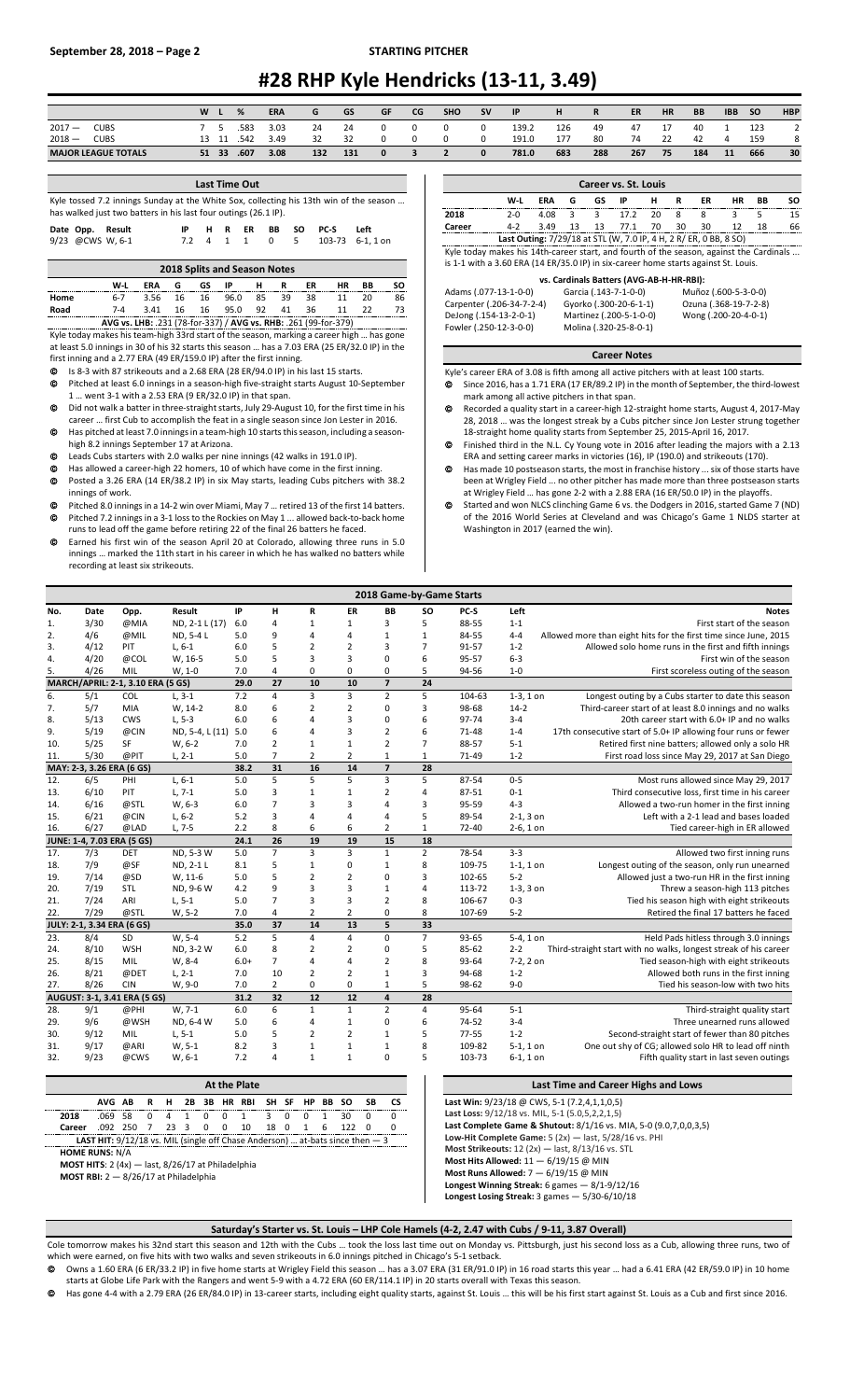#### **CUBS HITTERS September 28, 2018 – Page 3**

| #5 OF ALBERT ALMORA JR.   .284, 5 HR, 38 RBI<br>Homestand: .333 (1-3), RBI<br><b>Hitting Streak</b><br>2+ Hits 3+ Hits 4+ Hits GA RBI/GW RBI/2-OUT RBI<br>2+ HR (2018/Career)<br>Walkoff RBI (2018/Career)<br><b>Last Homer</b>                                                                                   |                         | <b>CUBS VS. RHP ADAM WAINWRIGHT</b> |                           |                                  |                   |                                  |
|-------------------------------------------------------------------------------------------------------------------------------------------------------------------------------------------------------------------------------------------------------------------------------------------------------------------|-------------------------|-------------------------------------|---------------------------|----------------------------------|-------------------|----------------------------------|
| $1 G (1-2)$<br>31 G<br>11 G 1 G<br>6/3/11<br>2/2 (9/26/18 1B vs. PIT)<br>8/15/18 vs. MIL<br>0/0                                                                                                                                                                                                                   | <b>Batter</b><br>Almora | AVG<br>.000                         | АB<br>8                   | н<br>0                           | HR<br>0           | <b>RBI</b><br>$\Omega$           |
| SEASON BESTS: H - 4, 4/20 @ COL; RBI - 2 (6x), last 6/30 vs. MIN; R - 4, 4/20 @ COL                                                                                                                                                                                                                               | Baez                    | .214                                | 14                        | 3                                | 0                 | $\mathbf{1}$                     |
| <b>CAREER BESTS: H - 4, 4/20/18 @ COL; RBI - 6, 9/13/17 vs. NYM; R - 4, 4/20/18 @ COL</b>                                                                                                                                                                                                                         | Bryant                  | .188                                | 16                        | 3                                | 0                 | $\overline{2}$                   |
| Albert's two-out, walkoff RBI single in the 10th Wednesday led the Cubs to a 7-6 win vs. Pittsburgh  was his second walk-off single this year (also June 19                                                                                                                                                       | Contreras               | .200                                | 10                        | $\overline{2}$                   | $\mathbf{1}$      | 3                                |
| vs. the Dodgers)  went 2-for-5 Sept. 23 at the White Sox, his 31st multi-hit game, and is batting .289 (28-for-97) in his last 25 starts, reaching base in 23                                                                                                                                                     | Happ                    | .333                                | 6                         | $\overline{2}$                   | 0                 | $\Omega$                         |
| of those games  slugged a solo homer and reached base three times Aug. 15 vs. Milwaukee  batted .319 (88-for-276) before the All-Star Break and is<br>batting .226 (37-for-164) after the Break  has set career-high marks already in hits, runs, doubles and walks  is batting .330 (65-for-197) in the leadoff  | Heyward                 | .280                                | 25                        | $\overline{7}$                   | $\mathbf{1}$      | 5                                |
| spot  had a career-high 11-game hitting streak, April 11-28 - hit .370 (16-for-43) and scored 12 runs  hit a walk-off single June 19 vs. the Dodgers.                                                                                                                                                             | La Stella               | .500                                | 4<br>20                   | $\overline{2}$                   | 0<br>0            | 0<br>$\overline{2}$              |
| @ Batting .300 (39-for-130) with a .345 OBP against lefties  hitting .275 (86-for-310) with a .311 OBP against righties.                                                                                                                                                                                          | Murphy<br>Rizzo         | .400<br>.250                        | 44                        | 8<br>11                          | $\mathbf{1}$      | 5                                |
|                                                                                                                                                                                                                                                                                                                   | Schwarber               | .000                                | 9                         | 0                                | 0                 | $\Omega$                         |
| #9 INF JAVIER BÁEZ   .293, 34 HR, 111 RBI<br>Homestand: .313 (5-16), 2B, RBI, R, BB                                                                                                                                                                                                                               | Zobrist                 | .267                                | 15                        | 4                                | 0                 | $\mathbf{1}$                     |
| 2+ HR (2018/Career)<br><b>Hitting Streak</b><br>2+ Hits 3+ Hits 4+ Hits<br><b>GA RBI/GW RBI/2-OUT RBI</b><br>Walkoff RBI (2018/Career)<br><b>Last Homer</b><br>23/9/38<br>51 G<br>0/1 (last 5/8/16 HR vs. WSH)                                                                                                    |                         |                                     |                           |                                  |                   |                                  |
| 6 G (8-25)<br>13 G 3 G<br>9/22/18 @ CWS<br>3/4<br>SEASON BESTS: H - 4 (3x), last 7/7 vs. CIN; RBI - 5 (2x), last 7/14 @ SD; R - 3 (2x), 8/23 vs. CIN                                                                                                                                                              |                         |                                     |                           | <b>CUBS AT WRIGLEY FIELD</b>     |                   |                                  |
| <b>CAREER BESTS: H - 4 (7x), last 7/7/18 vs. CIN; RBI - 6, 9/26/16 @ PIT; R - 3 (5x), last 8/23/18 vs. CIN</b>                                                                                                                                                                                                    | <b>Batter</b>           | <b>AVG</b>                          | AB                        | н                                | HR                | <b>RBI</b>                       |
| Javy went 1-for-3 with a double and walk yesterday, upping his hitting streak to six games  Wednesday increased his league-leading RBI total to 111                                                                                                                                                               | Almora Jr.              | .304                                | 385                       | 117                              | 8                 | 55                               |
| Tuesday added his team-leading 51st multi-hit game  on Sept. 22 crushed his third 2-run homer of the week  also had a 2-run homer Sept. 17 and 18 in                                                                                                                                                              | Baez<br>Bote            | .258<br>.264                        | 865<br>87                 | 223<br>23                        | 38<br>5           | 115<br>22                        |
| Arizona  went 3-for-4 with a game-tying double, a go-ahead homer and a game-winning bunt RBI single Sept. 13 in D.C.  his solo homer Sept. 2 secured                                                                                                                                                              | Bryant                  | .280                                | 1006                      | 282                              | 62                | 167                              |
| his first-career 30-homer, 100-RBI season  see page one for more notes on Javy  is batting .312 (44-for-141) with 17 extra-base hits and 22 RBI in his                                                                                                                                                            | Caratini                | .282                                | 117                       | 33                               | $\mathbf{1}$      | 12                               |
| last 36 games  had a nine-game hitting streak (.400/16-for-40) from Aug. 19-28, which included six multi-hit efforts  his 111 RBI lead the N.L. and are                                                                                                                                                           | Contreras               | .289                                | 536                       | 155                              | 23                | 87                               |
| 3rd-most in the majors  hit the longest homer of his career Aug. 23 at 481-feet (measured by Statcast)  has the Cubs first 20 HR/20 SB campaign since<br>Corey Patterson in 2004  has made 75 starts at second base, 48 starts at shortstop and 18 at third base  had a stretch of five-straight games with an    | Davis                   | .250                                | 8                         | $\overline{2}$                   | 0                 | $\Omega$                         |
| extra-base hit and RBI, July 27-Aug. 1  stole home July 4, the first Cubs player in the last 40 seasons with 2 steals of home in a season (also June 3).                                                                                                                                                          | Freeman                 | .000                                | 13                        | 0                                | 0                 | 0                                |
| Is the only player in franchise history with at least 30 homers, 35 doubles, 100 RBI and 21 stolen bases in a single season.<br>©                                                                                                                                                                                 | Gore<br>Happ            | $\hspace{0.05cm} \ldots$<br>.230    | 0<br>365                  | 0<br>84                          | 0<br>22           | $\Omega$<br>61                   |
| Voted the starting 2B by fans for the N.L. All-Star Team (went 1-for-3) and also participated in the Home Run Derby.<br>◎                                                                                                                                                                                         | Heyward                 | .255                                | 777                       | 198                              | 16                | 88                               |
|                                                                                                                                                                                                                                                                                                                   | La Stella               | .253                                | 249                       | 63                               | $\overline{2}$    | 29                               |
| #13 INF DAVID BOTE   .239, 6 HR, 32 RBI<br>Homestand: .286 (2-7), 3B, 2 RBI, R, BB                                                                                                                                                                                                                                | Murphy                  | .354                                | 164                       | 58                               | 9                 | 19                               |
| <b>Hitting Streak</b><br>2+ Hits 3+ Hits 4+ Hits<br>GA RBI/GW RBI/2-OUT RBI<br>Walkoff RBI (2018/Career)<br><b>Last Homer</b><br>2+ HR (2018/Career)                                                                                                                                                              | Rizzo                   | .292                                | 1819                      | 531                              | 84                | 301                              |
| 2 G (2-6)<br>8 G<br>0 <sub>G</sub><br>0 <sub>G</sub><br>7/7/21<br>2/2 (last 8/24/18 HR vs. CIN)<br>8/26/18 vs. CIN<br>0/0<br>SEASON/CAREER BESTS: H - 2 (8x), last 8/26 vs. CIN; RBI - 4, 8/12 vs. WSH; R - 3, 6/30 vs. MIN                                                                                       | Schwarber               | .239                                | 510                       | 122                              | 36                | 79                               |
| David has seen 21 of his 32 RBI come with two outs, including his 2-run triple last night in Chicago's 3-0 win  his RBI double Sept. 6 snapped a 4-4, 10th                                                                                                                                                        | Zobrist                 | .266                                | 708                       | 188                              | 12                | 88                               |
| inning tie and helped the Cubs to the 6-4 win in DC  went 2-for-4 with a homer and three RBI Aug. 26  hit another walk-off homer Aug. 24 vs. Cincy,                                                                                                                                                               |                         |                                     | <b>BASES LOADED, 2018</b> |                                  |                   |                                  |
| becoming the first Cub since Kris Bryant in 2015 with two walk-off HR in a season  is 11-for-67 (.164) in his last 26 games  hit a game-winning two-run                                                                                                                                                           | <b>Batter</b>           | <b>AVG</b>                          | AB                        | н                                | HR                | <b>RBI</b>                       |
| homer Aug. 22 at Detroit  5 of his 6 homers have either tied or given the Cubs the lead  hit a pinch-hit, walk-off grand slam Aug. 12 on Sunday Night                                                                                                                                                             | Almora Jr.              | .000                                | 8                         | 0                                | 0                 | $\mathbf{1}$                     |
| Baseball vs. Washington, becoming the 2nd Cub this season with a walk-off GS and the first Cub to do so as a PH since Earl Averill in 1959  was his first                                                                                                                                                         | Baez                    | .333                                | 18                        | 6                                | $\mathbf{1}$      | 16                               |
| grand slam and first PH homer  was recalled July 26 and is in his fifth stint with Chicago  has played 71 games for Chicago, making 40 starts at third base,                                                                                                                                                      | Bote                    | .250                                | 4                         | 1                                | $\mathbf{1}$      | 5                                |
| four at second base, one at short and one in left field.<br>Batted .268 (63-for-235) in 61 games at Triple-A Iowa  was first recalled from Triple-A Iowa April 21 and made his major league debut as the club's<br>◎                                                                                              | Bryant                  | .500                                | 6                         | 3                                | 0                 | 10                               |
| starting third baseman that night in Colorado  went 1-for-3 in his first game, including a double in his first plate appearance.                                                                                                                                                                                  | Caratini                | .333                                | 6<br>11                   | $\overline{2}$<br>3              | $\mathbf{1}$      | $\overline{7}$                   |
|                                                                                                                                                                                                                                                                                                                   | Contreras<br>Davis      | .273<br>.000                        | 0                         | $\Omega$                         | $\mathbf{1}$<br>0 | 10<br>$\mathbf{1}$               |
| #17 INF KRIS BRYANT   .276, 12 HR, 49 RBI<br>Homestand: .250 (1-4), BB, HBP                                                                                                                                                                                                                                       | Freeman                 | .000                                | 0                         | 0                                | 0                 | $\Omega$                         |
| <b>Hitting Streak</b><br>2+ Hits 3+ Hits 4+ Hits<br>GA RBI/GW RBI/2-OUT RBI<br>Walkoff RBI (2018/Career)<br><b>Last Homer</b><br>2+ HR (2018/Career)                                                                                                                                                              | Gore                    | .000                                | 0                         | $\Omega$                         | 0                 | $\Omega$                         |
| Hitless 1 G (0-1)<br>29 G<br>9 G<br>0 <sub>G</sub><br>8/4/14<br>0/2 (last 8/24/15 HR vs. CLE)<br>$9/17/18$ @ AZ<br>0/10                                                                                                                                                                                           | Happ                    | .250                                | 12                        | 3                                | 0                 | 8                                |
| SEASON BESTS: H - 3 (9x), last 9/13 @ WSH; RBI - 4, 6/15 @ STL; R - 3 (2x), last 5/11 vs. CWS<br>CAREER BESTS: H - 5 (2x), last 8/18/16 vs. MIL; RBI - 6 (3x), last 6/27/16 @ CIN; R - 4 (6x), last 9/13/17 vs. NYM                                                                                               | Heyward                 | .375                                | 16                        | 6                                | $\mathbf 1$       | 17                               |
| Kris exited Tuesday's game with a left wrist contusion  went 2-for-3 with a 2-run homer Sept. 17, his first blast since July 21 vs. St. Louis  went 3-for-5                                                                                                                                                       | La Stella<br>Murphy     | .333<br>.375                        | 3<br>8                    | $\mathbf{1}$<br>3                | 0<br>0            | 3<br>8                           |
| with a double and two runs Sept. 13 in Washington and 2-for-3 with a RBI double and walk Sept. 12  was activated off of the 10-day D.L. Sept. 1 and made                                                                                                                                                          | Rizzo                   | .308                                | 13                        | 4                                | 0                 | 11                               |
| the start at third base  is hitting .274 (20-for-73) with a homer, six doubles, five RBI and 10 runs since his return  was placed on the D.L. on July 26 with                                                                                                                                                     | Schwarber               | .111                                | 9                         | $\mathbf{1}$                     | 0                 | 5                                |
| left shoulder inflammation (for the second time) and played in four games last month with lowa as part of his return  appeared in the final four games                                                                                                                                                            | Zobrist                 | .400                                | 15                        | 6                                | 0                 | 12                               |
| before the Break after missing time from June 23-July 10 with left shoulder inflammation  batting .365 (31-for-85) with a 1.116 OPS against lefties.                                                                                                                                                              |                         |                                     |                           |                                  |                   |                                  |
| Became the 22nd player in franchise history to reach 100 homers, May 9 vs. Miami  is the third Cubs third baseman to reach the mark  is the 10th<br>۵                                                                                                                                                             |                         |                                     |                           | <b>BASES LOADED, CAREER</b>      |                   |                                  |
| player to hit his first 100 homers with the Cubs  among those players to begin their career with the Cubs, he is the fastest to reach 100 homers.                                                                                                                                                                 | <b>Batter</b>           | <b>AVG</b>                          | AB                        | н                                | HR                | <b>RBI</b>                       |
| #7 C VICTOR CARATINI   .237, 2 HR, 21 RBI<br>Homestand: .125 (1-8)                                                                                                                                                                                                                                                | Almora Jr.              | .294                                | 17                        | 5                                | $\Omega$          | 13                               |
| 2+ HR (2018/Career)<br><b>Hitting Streak</b><br>2+ Hits 3+ Hits 4+ Hits<br><b>GA RBI/GW RBI/2-OUT RBI</b><br>Walkoff RBI (2018/Career)<br><b>Last Homer</b>                                                                                                                                                       | Baez<br>Bote            | .263<br>.250                        | 38<br>4                   | 10<br>1                          | 4<br>$\mathbf{1}$ | 34<br>5                          |
| Hitless 1 G (0-4)<br>10 G<br>9/8/18 @ WSH<br>1 G<br>0 G<br>3/1/12<br>0/0<br>0/0                                                                                                                                                                                                                                   | Bryant                  | .220                                | 41                        | 9                                | 3                 | 37                               |
| SEASON BESTS: H - 3, 7/19 vs. STL; RBI - 4, 9/8 @ WSH; R - 3, 7/19 vs. STL                                                                                                                                                                                                                                        | Caratini                | .250                                | 8                         | $\overline{2}$                   | $\mathbf{1}$      | $\overline{7}$                   |
| <b>CAREER BESTS: H</b> - 3 (3x), last 7/19/18 vs. STL; RBI - 4, 9/8/18 @ WSH; R - 3, 7/19/18 vs. STL                                                                                                                                                                                                              | Contreras               | .400                                | 30                        | 12                               | $\overline{2}$    | 33                               |
| Victor went 2-for-3 with two RBI Sept. 11 vs. Milwaukee  hit his first-career grand slam Sept. 8 in Washington, also his first-career four RBI game  went                                                                                                                                                         | Davis                   | .000                                | 0                         | 0                                | 0                 | $\mathbf{1}$                     |
| 2-for-2 off the bench in the first game to go 3-for-6 in the DH in DC hit a 2-run homer Aug. 29, his 1st-career homer at Wrigley  the Cubs are 24-15 in                                                                                                                                                           | Freeman                 | .000                                | $\overline{2}$            | $\Omega$                         | 0                 | $\Omega$                         |
| his 39 starts  was on the Cubs Opening Day roster, optioned to Iowa May 25, returned to the Cubs for good on July 4  has hit safely in 27 of his 39 starts<br>pitched twice in July, including 1.0 IP July 23  batted .313 (36-for-115) with 4 homers in 32 games with lowa.                                      | Gore                    | .000                                | 0<br>21                   | 0<br>7                           | 0<br>$\mathbf{1}$ | $\Omega$<br>18                   |
| © Was a second round pick by the Braves in 2013  acquired by the Cubs in a trade deadline deal in 2014.                                                                                                                                                                                                           | Happ<br>Heyward         | .333<br>.255                        | 102                       | 26                               | 3                 | 74                               |
|                                                                                                                                                                                                                                                                                                                   | La Stella               | .421                                | 19                        | 8                                | 0                 | 27                               |
| #40 C WILLSON CONTRERAS   .252, 9 HR, 52 RBI<br>Homestand: .143 (1-7), 2B                                                                                                                                                                                                                                         | Murphy                  | .436                                | 78                        | 34                               | $\overline{2}$    | 90                               |
| 2+ HR (2018/Career)<br><b>Hitting Streak</b><br>2+ Hits 3+ Hits 4+ Hits GA RBI/GW RBI/2-OUT RBI<br>Walkoff RBI (2018/Career)<br><b>Last Homer</b>                                                                                                                                                                 | Rizzo                   | .322                                | 87                        | 28                               | 3                 | 86                               |
| $1 G (1-4)$<br>24 G<br>8 G<br>8/4/23<br>8/1/18 @ PIT<br>1 G<br>0/0<br>1/4                                                                                                                                                                                                                                         | Schwarber               | .217                                | 23                        | 5                                | $\mathbf{1}$      | 16                               |
| <b>SEASON BESTS: H - 4, 5/11 vs. CWS; RBI - 7, 5/11 vs. CWS; R - 2 (3x), last 8/1 @ PIT</b><br><b>CAREER BESTS: H - 4 (2x), last 5/11/18 vs. CWS; RBI - 7, 5/11/18 vs. CWS; R - 3, 4/22/17 @ CIN</b>                                                                                                              | Zobrist                 | .311                                | 119                       | 37                               | 6                 | 119                              |
| Willson leads the majors with eight catcher pickoffs  has 10 RBI in his last 25 games, including a game-winning RBI single Sept 15  batted .341 (14-for-                                                                                                                                                          |                         |                                     |                           |                                  |                   |                                  |
|                                                                                                                                                                                                                                                                                                                   | Batter                  |                                     | PINCH HITTING, 2018       | н                                |                   | <b>RBI</b>                       |
|                                                                                                                                                                                                                                                                                                                   |                         |                                     |                           |                                  |                   |                                  |
| 41) in 12 games from July 15-Aug. 1, but is 23-for-132 (.174) in his last 42 games  named the starting catcher for the N.L. All-Star team and hit a solo<br>homer, the first-ever ASG HR by a Cubs catcher  went 4-for-5 with 2 doubles, 2 homers, 2 runs and a career-high 7 RBI May 11 - notched his 2nd-career |                         | AVG                                 | AB                        |                                  | HR                |                                  |
| grand slam and his 7 RBI were the most by a Cubs player since Aramis Ramirez in 2010  is first Cubs player since at least 1913 to record 7 extra-base hits                                                                                                                                                        | Almora Jr.<br>Báez      | .069<br>.222                        | 29<br>9                   | $\overline{2}$<br>$\overline{2}$ | 0<br>$\mathbf{1}$ | $\overline{2}$<br>$\overline{2}$ |
| in a 2-game span.                                                                                                                                                                                                                                                                                                 | Bote                    | .455                                | 11                        | 5                                | $\mathbf{1}$      | $\overline{7}$                   |
| O<br>Had a breakout season in 2017, ranking second among all N.L. catchers with 21 homers and 74 RBI  became the second Cubs catcher in the last 20                                                                                                                                                               | Bryant                  | .333                                | 3                         | $\mathbf{1}$                     | 0                 | $\Omega$                         |
| seasons to reach 20 homers in a campaign  hit 33 homers in his first 175-career games, the most-ever by a Venezuelan-born major league player.                                                                                                                                                                    | Caratini                | .143                                | 21                        | 3                                | 0                 | $\Omega$                         |
| #53 C TAYLOR DAVIS   .400, 0 HR, 2 RBI<br>Homestand: .000 (0-0)                                                                                                                                                                                                                                                   | Contreras               | .222                                | 9                         | $\overline{2}$                   | 0                 | $\Omega$                         |
| <b>Hitting Streak</b><br>2+ Hits 3+ Hits 4+ Hits<br><b>GA RBI/GW RBI/2-OUT RBI</b><br>Walkoff RBI (2018/Career)<br><b>Last Homer</b><br>2+ HR (2018/Career)                                                                                                                                                       | Davis<br>Freeman        | .667<br>.000                        | 3<br>0                    | $\overline{2}$<br>0              | 0<br>0            | $\Omega$                         |
| Hitless 1 G (0-2)<br>0 <sub>G</sub><br>N/A<br>0 G<br>0 G<br>0/0/1<br>0/0<br>N/A                                                                                                                                                                                                                                   | Gore                    | .000                                | $\overline{2}$            | $\Omega$                         | 0                 | $\Omega$                         |
| SEASON BESTS: H - 1 (2x), last 9/18 @ AZ; RBI - 1 (2x), last 9/8 @ WASH; R - N/A                                                                                                                                                                                                                                  | Happ                    | .304                                | 23                        | 7                                | $\overline{2}$    | 5                                |
| <b>CAREER BESTS: H</b> - 1 (5x), last $9/18/18$ @ AZ; RBI - 1, (3x) last $9/8/18$ @ WASH; R - 1, $9/29/17$ vs. CIN                                                                                                                                                                                                | Heyward                 | .200                                | 5                         | $\mathbf{1}$                     | 0                 | $\Omega$                         |
| Taylor was selected from Triple-A lowa Sept. 1 and joins the Cubs in September for the second year in a row  had a pinch-hit single Sept. 18 in AZ, an RBI                                                                                                                                                        | La Stella               | .324                                | 74                        | 24                               | $\mathbf{1}$      | 11                               |
| single in the 10th Sept. 6 and a sac fly Sept. 8 in Washington  batted .275 with 18 doubles, four homers and 41 RBI in 107 games with lowa this season                                                                                                                                                            | Murphy                  | .333                                | 9                         | 3<br>$\mathbf{1}$                | 0                 | $\overline{2}$<br>$\mathbf{1}$   |
| played 67 games at catcher, 24 games at first base and 12 games at third base this year in Triple-A  made his big league debut with the Cubs last year,<br>batting .231 (3-for-13) with one double and one RBI in eight games  was originally signed by the Cubs as a minor league free agent on July 11, 2011.   | Rizzo<br>Schwarber      | .500<br>.000                        | $\overline{2}$<br>9       | 0                                | 0<br>0            | $\mathbf{1}$                     |
|                                                                                                                                                                                                                                                                                                                   | Zobrist                 | .211                                | 19                        | 4                                | 0                 | $\overline{2}$                   |
| Homestand: .000 (0-0)<br>#4 INF MIKE FREEMAN   .000, 0 HR, 0 RBI                                                                                                                                                                                                                                                  |                         |                                     |                           |                                  |                   |                                  |
| 2+ HR (2018/Career)<br><b>Hitting Streak</b><br>GA RBI/GW RBI/2-OUT RBI<br>Walkoff RBI (2018/Career)<br>2+ Hits 3+ Hits 4+ Hits<br><b>Last Homer</b>                                                                                                                                                              |                         |                                     |                           | PINCH HITTING, CAREER            |                   |                                  |
| --- (0-0)<br>0 G<br>0 G<br>0 <sub>G</sub><br>0/0/0<br>0/0<br>4/12/17 vs. HOU<br>N/A                                                                                                                                                                                                                               | <b>Batter</b>           | <b>AVG</b>                          | AB                        | н                                | HR                | RBI                              |
| SEASON BESTS: $H - N/A$ ; RBI - N/A; R - N/A                                                                                                                                                                                                                                                                      | Almora Jr.              | .213                                | 80                        | 17                               | 0                 | 12                               |
| <b>CAREER BESTS: H - 2</b> (4x), last $9/26/17$ @ STL; RBI - 1, (2x) last $4/12/17$ vs. HOU; R - 1 (7x), last $9/30/17$ vs. CIN                                                                                                                                                                                   | Báez                    | .200                                | 40                        | 8                                | $\mathbf{1}$      | $\overline{2}$<br>$\overline{7}$ |
| Mike was selected from Triple-A Iowa Sept. 22, where he batted .274 (83-for-303) with 15 doubles, 6 homers and 38 RBI in 78 games  posted a .330 on-<br>base percentage and a .396 slugging percentage  saw action at shortstop (55 games), second base (16 games), center field (four games) and third base      | Bote                    | .455                                | 11<br>7                   | 5<br>$\overline{2}$              | $\mathbf{1}$<br>0 | $\overline{2}$                   |
| (one game) with lowa  joins the Cubs for the second-straight September  went 4-for-25 with the Cubs in 15 games last season  has played parts of the                                                                                                                                                              | Bryant<br>Caratini      | .286<br>.121                        | 33                        | 4                                | 0                 | $\Omega$                         |
| last two big league seasons with Arizona (2016-17), Seattle (2017), the Dodgers (2017) and Cubs (2017).                                                                                                                                                                                                           | Contreras               | .160                                | 25                        | 4                                | $\mathbf{1}$      | $\Delta$                         |
|                                                                                                                                                                                                                                                                                                                   | Davis                   | .333                                | 6                         | 2                                | 0                 | $\mathbf{1}$                     |
| #1 OF TERRANCE GORE   .200, 0 HR, 0 RBI<br>Homestand: .000 (0-0), R                                                                                                                                                                                                                                               | Freeman                 | .050                                | 20                        | $\mathbf{1}$                     | 0                 | $\Omega$                         |
| GA RBI/GW RBI/2-OUT RBI<br>2+ HR (2018/Career)<br><b>Hitting Streak</b><br>2+ Hits 3+ Hits 4+ Hits<br>Walkoff RBI (2018/Career)<br><b>Last Homer</b>                                                                                                                                                              | Gore                    | .000                                | 7                         | 0                                | 0                 | $\Omega$                         |
| Hitless 3 G (0-3)<br>0 G<br>0 G<br>0 G<br>0/0/0<br>0/0<br>N/A<br>N/A                                                                                                                                                                                                                                              | Happ                    | .263                                | 38                        | 10                               | 3                 | 8                                |
| SEASON BESTS: H - 1, 9/8 @ WASH; RBI - N/A; R - 1, 9/8 @ WASH                                                                                                                                                                                                                                                     | Heyward                 | .258                                | 31                        | 8<br>44                          | 0                 | 5                                |
| <b>CAREER BESTS: H - 1, 9/8/18 @ WASH; RBI - N/A; R - 1 (15x), last 9/8/18 @ WASH</b>                                                                                                                                                                                                                             | La Stella<br>Murphy     | .284<br>.250                        | 155<br>112                | 28                               | $\mathbf{1}$<br>4 | 22<br>21                         |
| Terrance was selected from Triple-A Iowa Sept. 1  scored the winning run Wednesday on Albert Almora's walk-off single in the 10th  recorded his first                                                                                                                                                             | Rizzo                   | .143                                | 14                        | 2                                | 0                 | $\overline{2}$                   |
| major league hit with a single off Max Scherzer in the ninth inning of game one Sept. 8 and stole a pair of bases and scored in the nightcap  is 5-for-5 in                                                                                                                                                       | Schwarber               | .063                                | 32                        | $\overline{2}$                   | $\mathbf{1}$      | $\overline{2}$                   |
| stolen bases as a pinch-runner with the Cubs  was acquired by the Cubs from Kansas City in a minor league trade on August 15 and made his debut with<br>lowa the following day  played in 11 games with lowa and recorded five stolen bases while going 4-for-34 (.118) at the plate  has played parts of five    | Zobrist                 | .205                                | 78                        | 16                               | 4                 | 14                               |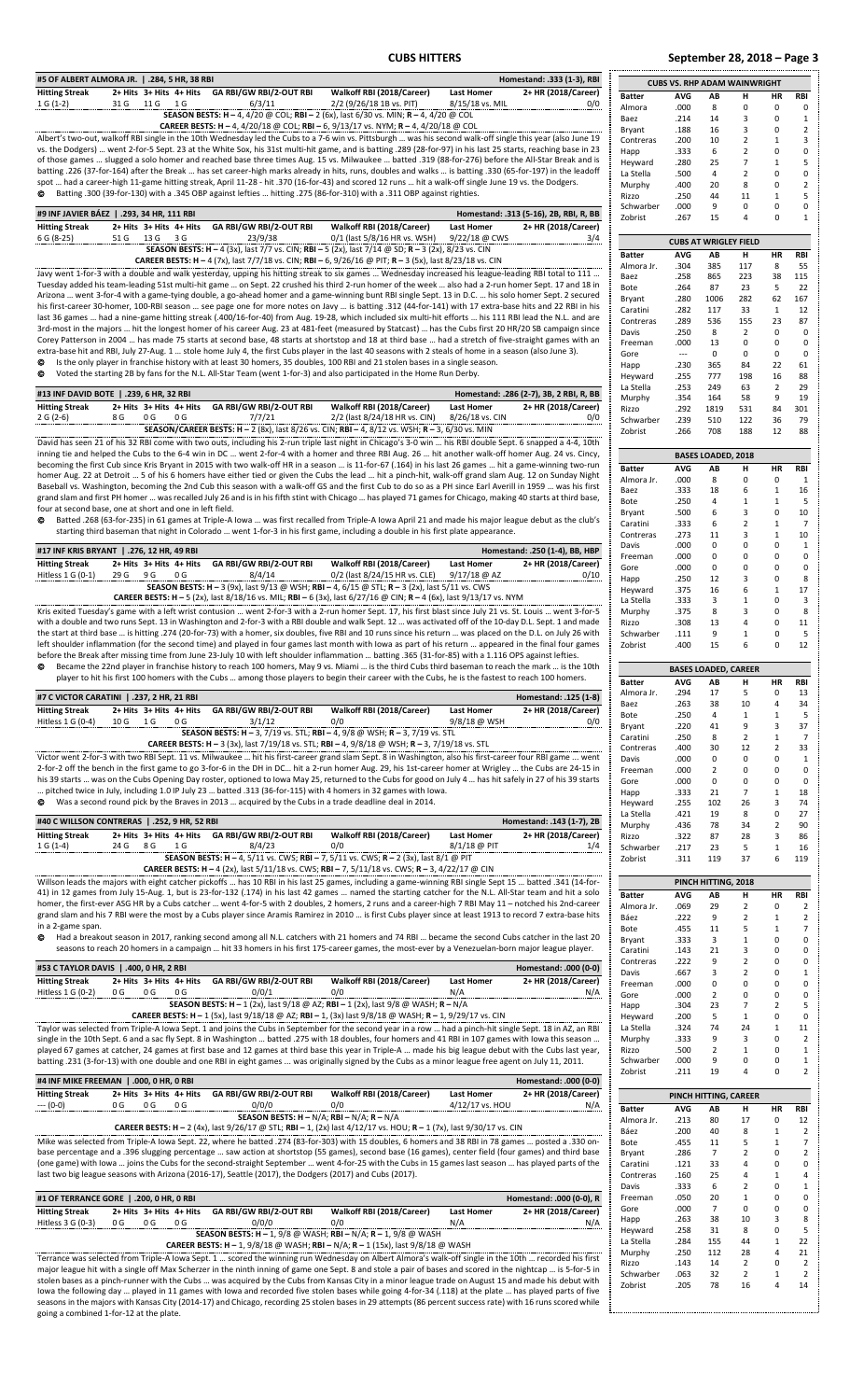### **September 28, 2018 – Page 4 CUBS HITTERS**

| #8 INF/OF IAN HAPP   .234, 15 HR, 43 RBI<br>Homestand: .500 (4-8), R, 3 BB                                                                                |            |                         |     |                                |                                                                                                                                                              |                   |                     |  |  |  |  |  |
|-----------------------------------------------------------------------------------------------------------------------------------------------------------|------------|-------------------------|-----|--------------------------------|--------------------------------------------------------------------------------------------------------------------------------------------------------------|-------------------|---------------------|--|--|--|--|--|
| <b>Hitting Streak</b>                                                                                                                                     |            | 2+ Hits 3+ Hits 4+ Hits |     | <b>GA RBI/GW RBI/2-OUT RBI</b> | Walkoff RBI (2018/Career)                                                                                                                                    | <b>Last Homer</b> | 2+ HR (2018/Career) |  |  |  |  |  |
| $2 G (4-6)$                                                                                                                                               | $16G$ $3G$ |                         | 0 G | 10/7/12                        | 0/0                                                                                                                                                          | 9/14/18 vs. CIN   | 1/4                 |  |  |  |  |  |
|                                                                                                                                                           |            |                         |     |                                | <b>SEASON BESTS: H - 3 (3x). last 7/1 vs. MIN: RBI - 5. 5/7 vs. MIA: R - 3. 7/14 @ SD</b>                                                                    |                   |                     |  |  |  |  |  |
| CAREER BESTS: H - 4, 6/22/17 @ MIA; RBI - 5, 5/7/18 vs. MIA; R - 3, 7/14/18 @ SD                                                                          |            |                         |     |                                |                                                                                                                                                              |                   |                     |  |  |  |  |  |
|                                                                                                                                                           |            |                         |     |                                | lan reached base safely three times last night (2-for-3, BB) and four times Wednesday, going 2-for-3 with a pair of walks  hit a game-winning three-run      |                   |                     |  |  |  |  |  |
|                                                                                                                                                           |            |                         |     |                                | homer in Sept. 14's 7th inning vs. Cincy  his first homer since Sept. 1  7 of his last 12 hits have gone for extra bases  was 5-for-14 with three XBH in the |                   |                     |  |  |  |  |  |
| first five games this month, but is 7-for-39 (.179) with that homer, 2 doubles and 4 walks in his last 15 games  ranks 3rd on the team with 69 walks  hit |            |                         |     |                                |                                                                                                                                                              |                   |                     |  |  |  |  |  |
|                                                                                                                                                           |            |                         |     |                                | a game-winning solo HR Aug. 16 in Chicago's 1-0 win in PIT, his first homer since July 19  has made 49 starts in CF, 26 in LF, 12 at 3B and 12 in RF  is     |                   |                     |  |  |  |  |  |

batting .193 (28-for-145) in his last 56 games … made his first-career pitching appearance July 20 (1.0 IP, H, 0 R). Homered in both games of May 19's twinbill in Cincinnati, becoming the first Cub to do so since Chris Coghlan on July 8, 2014 also at Cincy.

| #22 OF JASON HEYWARD   .272, 8 HR, 55 RBI | Homestand: .231 (3-13), HR, 3 RBI, R, BB                                                                          |      |                         |                                |                              |                   |                     |  |  |  |  |  |
|-------------------------------------------|-------------------------------------------------------------------------------------------------------------------|------|-------------------------|--------------------------------|------------------------------|-------------------|---------------------|--|--|--|--|--|
| <b>Hitting Streak</b>                     |                                                                                                                   |      | 2+ Hits 3+ Hits 4+ Hits | <b>GA RBI/GW RBI/2-OUT RBI</b> | Walkoff RBI (2018/Career)    | <b>Last Homer</b> | 2+ HR (2018/Career) |  |  |  |  |  |
| Hitless $1 \text{ G} (0-1)$               | 29 G                                                                                                              | 12 G | 4 G                     | 8/4/29                         | 1/5 (last 6/6/18 GS vs. PHI) | 9/26/18 vs. PIT   | 0/6                 |  |  |  |  |  |
|                                           | <b>SEASON BESTS: H - 4 (4x), last 8/26 vs. CIN; RBI - 4 (2x), last 6/6 vs. PHI; R - 3 (2x), last 8/26 vs. CIN</b> |      |                         |                                |                              |                   |                     |  |  |  |  |  |
|                                           | <b>CAREER BESTS: H - 5</b> (2x), last 7/18/15 vs. NYM; RBI - 4 (11x), last 6/6/18 vs. PHI; R - 4, 8/22/10 @ CHC   |      |                         |                                |                              |                   |                     |  |  |  |  |  |

Jason on Wednesday went 2-for-5 with a 2-run homer and 3 RBI, his first blast since July 24 vs. Arizona … was activated from the D.L. Sept. 16, entered Sept. 17's game as a def. replacement in RF and made his first start Sept. 18 in RF, going 1-for-2 with a double and run … was placed on the D.L. Aug. 31 with right hamstring tightness … went 4-for-4 with three runs and two RBI Aug. 26 … leads the team with four four-hit games, his most-ever in a single<br>season … leads the team with 17 RBI with the bases loaded this season … June 6 vs. Philadelphia, his first-career walk-off HR and third-career GS … was first walk-off GS by a Cub since Alfonso Soriano, July 27, 2009 vs. Houston.

| #2 INF TOMMY LA STELLA   .271, 1 HR, 19 RBI                                                                                                                                                          |     |              |                               |                                |                           |                   | Homestand: .333 (1-3), 2B, BB |  |  |
|------------------------------------------------------------------------------------------------------------------------------------------------------------------------------------------------------|-----|--------------|-------------------------------|--------------------------------|---------------------------|-------------------|-------------------------------|--|--|
| <b>Hitting Streak</b>                                                                                                                                                                                |     |              | $2+$ Hits $3+$ Hits $4+$ Hits | <b>GA RBI/GW RBI/2-OUT RBI</b> | Walkoff RBI (2018/Career) | <b>Last Homer</b> | 2+ HR (2018/Career)           |  |  |
| $1 G (1-1)$                                                                                                                                                                                          | 3 G | $\mathbf{G}$ | 0 G                           | 4/4/8                          | 0/0                       | 8/30/17 @ ATL     | 0/1                           |  |  |
| <b>SEASON BESTS: H</b> - 3, 5/19 @ CIN <sup>-2</sup> ; RBI - 2 (5x), last 8/30 @ ATL; R - 2, 4/22 @ COL<br>CAREFERECTS: $(44.1 + 5.66)(48.00)(1)$ BBL $(4.0)(26)(37.00)(1)$ BL $(4.0)(34)(45.00)(1)$ |     |              |                               |                                |                           |                   |                               |  |  |

**C C H** – 3 (11x), la ; **RBI –** 4, 8/26/17 @ PHI; **R –** 3, 4/24/16 @ CIN

Tommy grounded out as a pinch-hitter Monday … was scratched from the lineup Sept. 16 due to low back tightness, had yet to appear again until Monday ... on Aug. 30 hit his first career pinch-hit homer, a game-winning two-run shot in the sixth, and Aug. 31 recorded his 21st pinch-hit of the year to set the<br>Cubs franchise record previously owned by Thad Bosley (1985) and told, is 24-for-74 (.324) with eight walks and a HBP as a pinch-hitter … hit his first homer since August 26, 2017 at Philadelphia … has made 10 starts at<br>second base, 12 starts at third base and two starts at DH (Cubs are

| #3 INF DANIEL MURPHY   .293, 12 HR, 41 RBI                                         |      |     |                               |                                |                                                                                             |                   | Homestand: .294 (5-17), RBI, 2 R, SB |  |
|------------------------------------------------------------------------------------|------|-----|-------------------------------|--------------------------------|---------------------------------------------------------------------------------------------|-------------------|--------------------------------------|--|
| <b>Hitting Streak</b>                                                              |      |     | $2+$ Hits $3+$ Hits $4+$ Hits | <b>GA RBI/GW RBI/2-OUT RBI</b> | Walkoff RBI (2018/Career)                                                                   | <b>Last Homer</b> | 2+ HR (2018/Career)                  |  |
| 7 G (10-28)                                                                        | 23 G | 8 G | 1 G                           | 9/5/18                         | 0/4 (last, 7/17/17 1B vs. ATL)                                                              | 9/21/18 @ CWS     | 1/6                                  |  |
| SEASON BESTS: H - 4, 7/10 @ PIT; RBI - 6, 7/31 vs. NYM; R - 3 (2x), last 9/18 @ AZ |      |     |                               |                                |                                                                                             |                   |                                      |  |
|                                                                                    |      |     |                               |                                | CAREER BESTS: H - 4 (19x), last 7/10/18 @ PIT; RBI - 6, 7/31/18 vs. NYM; R - 4, 5/4/16 @ KC |                   |                                      |  |

Daniel last night extended his hitting streak to 7 games, going 1-for-4 with an RBI … led off Sept. 21's game at the White Sox with a homer as part of a 3 for-5 effort … went 2-for-3 with a 2-run homer and 3 runs scored Sept. 18 in Arizona, his first blast since Sept. 5 … batted .316 (18-for-57) with 3 doubles and 4 homers in his first 13 games with the Cubs, but is 17-for-67 (.254) in his last 17 games … slugged a solo homer in the Sept. 2 off Aaron Nola to break<br>a scoreless tie and help the Cubs to the 8-1 win … tied a club re Washington Aug. 21 … made his season debut June 12 (recovering from right knee surgery) … has made 62 starts at second base and 10 starts at first base.<br>© Has a career .354 average (58-for-164) with 11 doubles and nine hom

| #44 INF ANTHONY RIZZO   .278, 24 HR, 97 RBI |      |      |                         |                                                                                                                 |                            |                   | Homestand: .286 (4-14), 2B, RBI, R, 2 BB, SF |
|---------------------------------------------|------|------|-------------------------|-----------------------------------------------------------------------------------------------------------------|----------------------------|-------------------|----------------------------------------------|
| <b>Hitting Streak</b>                       |      |      | 2+ Hits 3+ Hits 4+ Hits | <b>GA RBI/GW RBI/2-OUT RBI</b>                                                                                  | Walkoff RBI (2018/Career)  | <b>Last Homer</b> | 2+ HR (2018/Career)                          |
| Hitless 1 G (0-4)                           | 42 G | 14 G | 3 G                     | 29/17/26                                                                                                        | 1/7 (last 7/26/18 vs. ARI) | 9/3/18 @ MIL      | 0/16                                         |
|                                             |      |      |                         | SEASON BESTS: H - 4 (3x), last 8/28 vs. NYM; RBI - 5, 5/9 vs. MIA; R - 3, 9/2 @ PHI                             |                            |                   |                                              |
|                                             |      |      |                         | <b>CAREER BESTS: H - 4 (11x).</b> last 8/28/18 vs. NYM: RBI - 6 (3x). last 4/7/16 @ ARI: R - 4, 6/23/13 vs. HOU |                            |                   |                                              |

Anthony is sixth in the majors with a .423 OBP and is eighth with a .329 (81-for-246) batting average in the last two-plus months starting July 13 … went 2 for-4 with a sac fly Wednesday, his 42nd multi-hit game … went 2-for-4 with an RBI double and walk Sept. 23 … went 2-for-3 Sept. 21 … is 35-for-111 (.315)<br>with eight doubles and three homers in his last 31 games … Sept. 3, was named N.L. Player of the Week, Aug. 20-26, his third-career weekly honor … has 97 RBI, eighth-most in the N.L. … homered in three-straight games,

August 21-23 … July 26, played in his 1,000th career game and delivered a walk-off solo homer as part of a 3-for-5, 2 RBI day.<br>© Hit his fourth career lead-off homer May 1 … owns a .317 career average (53-for-167) with 11 of the order, most recently September 16 vs. Cincinnati.

| #12 OF KYLE SCHWARBER   .241, 26 HR, 61 RBI                                                         |      |  |                               |                                                                                                                        |                           |                   | Homestand: .143 (2-14). RBI. R. 2 BB |  |
|-----------------------------------------------------------------------------------------------------|------|--|-------------------------------|------------------------------------------------------------------------------------------------------------------------|---------------------------|-------------------|--------------------------------------|--|
| <b>Hitting Streak</b>                                                                               |      |  | $2+$ Hits $3+$ Hits $4+$ Hits | <b>GA RBI/GW RBI/2-OUT RBI</b>                                                                                         | Walkoff RBI (2018/Career) | <b>Last Homer</b> | 2+ HR (2018/Career)                  |  |
| 2 G (2-7)                                                                                           | 24 G |  | በ G                           | 13/9/25                                                                                                                | 0/0                       | $9/23/18$ @ CWS   | 1/6                                  |  |
| <b>SEASON BESTS: H - 3 (2x), last 4/20 @ COL; RBI - 4 (2x), last 6/1 @ NYM; R - 3, 8/25 vs. CIN</b> |      |  |                               |                                                                                                                        |                           |                   |                                      |  |
|                                                                                                     |      |  |                               | <b>CAREER BESTS: H - 4 (2x), last 7/21/15 @ CIN; RBI - 4 (8x), last 6/1/18 @ NYM; R - 3 (5x), last 8/25/18 vs. CIN</b> |                           |                   |                                      |  |

Kyle reached base safely in all 4 plate appearances Sept. 23, going 2-for-2 with 2 walks, an RBI double and a solo homer, his first off a lefty this year returned to left field Sept. 23 ... was back in the lineup Sept. 21 returned to left field Sept. 23 … was back in the lineup Sept. 21 as the designated hitter, going 0-for-4 … went 2-for-3 with a double, walk and run Sept. 22<br>… had last played Sept. 10 vs. Milwaukee (back) before last week hitter with multiple 25-homer seasons prior to his age-26 campaign (Billy Williams, Anthony Rizzo) … tripled in two-straight games, including an RBI triple<br>Sept. 2 and a 2-run triple Sept. 1 … has three triples this season

| #18 INF/OF BEN ZOBRIST   .310, 9 HR, 57 RBI |      |      |                         |                                |                                                                                                                   |                   | Homestand: .167 (2-12), 2B |
|---------------------------------------------|------|------|-------------------------|--------------------------------|-------------------------------------------------------------------------------------------------------------------|-------------------|----------------------------|
| <b>Hitting Streak</b>                       |      |      | 2+ Hits 3+ Hits 4+ Hits | <b>GA RBI/GW RBI/2-OUT RBI</b> | Walkoff RBI (2018/Career)                                                                                         | <b>Last Homer</b> | 2+ HR (2018/Career)        |
| $2 G (2-8)$                                 | 40 G | 13 G | - 2 G                   | 12/10/13                       | 1/6 (last, 8/29/18 1B vs. NYM) 8/18/18 @ PIT                                                                      |                   | 0/7                        |
|                                             |      |      |                         |                                | <b>SEASON BESTS: H - 4 (2x), last 7/29 @ STL; RBI - 3, 6/30 vs. MIN; R - 3 (3x), last 5/19 @ CIN<sup>-2</sup></b> |                   |                            |
|                                             |      |      |                         |                                | <b>CARFER BESTS: H - 5 6/10/13 vs. BOS: RBI - 8 4/28/11 @ MIN: R - 4 (5x) last 9/13/17 vs. NYM</b>                |                   |                            |

Ben is fourth in the N.L. with a .310 batting average and ranks eighth with a .381 OBP … went 3-for-6 Sept. 23, his 40th multi-hit game and 13th 3-hit game ... went 3-for-4 Sept. 14 ... had a walk-off single in Aug. 29's completion of the previous day's game ... collected an ejection Aug. 14 after going 1-for-3 with<br>a 2B ... Aug. 5 went 2-for-2 with a solo homer and 2 runs .. first base and one at DH ... hit .332 (77-for-232) on the road ...tied season high with 4 hits, and hit a solo

| CUBS HOME RUNS, LAST TIME IT HAPPENED                                                                                                                                                                                                                                                                                                                                                                                                                                                                                                                                                                                                                                                                                                                                                  |
|----------------------------------------------------------------------------------------------------------------------------------------------------------------------------------------------------------------------------------------------------------------------------------------------------------------------------------------------------------------------------------------------------------------------------------------------------------------------------------------------------------------------------------------------------------------------------------------------------------------------------------------------------------------------------------------------------------------------------------------------------------------------------------------|
| Game Opening HR: Daniel Murphy, 9/21/18 @ Chicago White Sox (Reynaldo Lopez)<br>Walk-Off HR: David Bote, 8/24/18 vs. Cincinnati (Raisel Iglesias)<br>Pinch-HR: Tommy La Stella, 8/30/18 @ Atlanta (Mike Foltynewicz)<br>Pinch-Hit Grand Slam: David Bote, 8/12/18 vs. Washington (Ryan Madson)<br>Inside-The-Park HR: Javier Báez, 8/7/17 @ San Francisco (Matt Moore)<br>Three-Homer Game: Kris Bryant, 6/27/16 @ Cincinnati<br>Pitcher Hitting Homer: Cole Hamels, 9/24/18 vs. Pittsburgh (Jameson Taillon)<br>Homer in 1 <sup>st</sup> M.L. At-Bat: Willson Contreras, 6/19/16 vs. Pittsburgh (A.J. Schugel)<br>Homer in 1 <sup>st</sup> Cubs At-Bat: Willson Contreras, 6/19/16 vs. Pittsburgh (A.J. Schugel)<br>Switch-Hitter, HR Both Sides of Plate: Ian Happ, 5/7/18 vs. Miami |
| <b>2018 HOME RUN HIGHLIGHTS</b>                                                                                                                                                                                                                                                                                                                                                                                                                                                                                                                                                                                                                                                                                                                                                        |
| <b>2-Homer Games (5):</b> Báez (3), 4/10 vs. PIT, 4/11 vs. PIT & 6/26 @ LAD;<br>Schwarber, 4/24 @ CLE; Contreras, 5/11 vs. CWS<br>3-Homer Games (0): N/A<br>Grand Slams (6): Contreras, $5/11$ vs. CWS; Heyward, $6/6$ vs. PHI; Baez, $6/26$ @ LAD;<br>Russell, 6/29 vs. LAD; Bote, 8/12 vs. WSH; Caratini, 9/8 @ WASH                                                                                                                                                                                                                                                                                                                                                                                                                                                                 |
| 3-Consecutive Games with a Homer (2): Báez, 5/5-7; Rizzo, 8/21-23                                                                                                                                                                                                                                                                                                                                                                                                                                                                                                                                                                                                                                                                                                                      |
| Pinch-Homers (6): Baez, 6/2 @ NYM; Happ, 4/11 vs. PIT & 5/21 vs. CLE; Russell, 5/28 @ PIT;<br>Bote, 8/12 vs. WSH; La Stella, 8/30 @ ATL                                                                                                                                                                                                                                                                                                                                                                                                                                                                                                                                                                                                                                                |
| Back-to-Back Homers (3): Schwarber/Báez, 5/20 @ CIN; Bote/Rizzo, 7/26 vs. ARI;<br>Báez/Rizzo, 8/22 @ DET                                                                                                                                                                                                                                                                                                                                                                                                                                                                                                                                                                                                                                                                               |
| Back-to-Back-to-Back Homers (0): N/A                                                                                                                                                                                                                                                                                                                                                                                                                                                                                                                                                                                                                                                                                                                                                   |
| Pitchers Hitting Homers (2): Lester, 7/1 vs. MIN; Hamels, 9/24 vs. PIT<br>Game-Opening Homers (3): Happ, 3/29 @ MIA; Rizzo, 5/1 vs. COL; Murphy, 9/21 @ CWS<br>Walk-Off Homers (4): Heyward, 6/6 vs. PHI; Rizzo, 7/26 vs. ARI;                                                                                                                                                                                                                                                                                                                                                                                                                                                                                                                                                         |

Bote, 8/12 vs. WSH & 8/24 vs. CIN

| 5<br>9<br>$\mathbf{1}$<br>$\overline{2}$<br>3<br>6<br>7<br>8<br>$10+$<br>4<br>103<br>109<br>25<br>82<br>81<br>65<br>69<br>71<br>80<br>56<br>65<br>98<br>63<br>61<br>69<br>80<br>71<br>69<br>45<br>10<br><b>OUTFIELD ASSISTS (28)</b><br>Almora (3), Happ (6), Heyward (6), Schwarber (11), Zobrist (2)<br><b>CUBS CATCHING CORPS</b><br>CS/ATT<br>%<br><b>PICKOFFS</b><br><b>PB</b><br>6/32<br>3<br>18.8%<br>3.64 (114 ER/281.2 IP)<br>0<br>9<br>3.69 (444 ER/1082.2 IP)<br>17/67<br>25.3%<br>8<br>6.00 (2 ER/3.0 IP)<br>0/0<br>$\Omega$<br>0.0%<br>$\Omega$<br>3.45 (28 ER/73.0 IP)<br>2/8<br>25.0%<br>$\Omega$<br>$\Omega$<br>Pitcher Pickoffs (8): Chatwood (1), Quintana (1), Hendricks (2), Hamels (2), Lester (1),<br>Montgomery (1)<br>VIDEO BOARD HOME RUNS (2018/All-Time)<br><b>RF Board</b><br><b>LF Board</b><br>Total<br>0/6<br>3/6<br>3/12<br>1/4 | <b>RUNS SCORED BY INNING</b> |     |  |  |  |  |     |  |  |  |              |
|-----------------------------------------------------------------------------------------------------------------------------------------------------------------------------------------------------------------------------------------------------------------------------------------------------------------------------------------------------------------------------------------------------------------------------------------------------------------------------------------------------------------------------------------------------------------------------------------------------------------------------------------------------------------------------------------------------------------------------------------------------------------------------------------------------------------------------------------------------------------|------------------------------|-----|--|--|--|--|-----|--|--|--|--------------|
|                                                                                                                                                                                                                                                                                                                                                                                                                                                                                                                                                                                                                                                                                                                                                                                                                                                                 | <b>INNING</b>                |     |  |  |  |  |     |  |  |  | <b>TOTAL</b> |
|                                                                                                                                                                                                                                                                                                                                                                                                                                                                                                                                                                                                                                                                                                                                                                                                                                                                 | <b>CUBS</b>                  |     |  |  |  |  |     |  |  |  | 741          |
|                                                                                                                                                                                                                                                                                                                                                                                                                                                                                                                                                                                                                                                                                                                                                                                                                                                                 | OPP.                         |     |  |  |  |  |     |  |  |  | 631          |
|                                                                                                                                                                                                                                                                                                                                                                                                                                                                                                                                                                                                                                                                                                                                                                                                                                                                 |                              |     |  |  |  |  |     |  |  |  |              |
|                                                                                                                                                                                                                                                                                                                                                                                                                                                                                                                                                                                                                                                                                                                                                                                                                                                                 |                              |     |  |  |  |  |     |  |  |  |              |
|                                                                                                                                                                                                                                                                                                                                                                                                                                                                                                                                                                                                                                                                                                                                                                                                                                                                 |                              |     |  |  |  |  |     |  |  |  |              |
|                                                                                                                                                                                                                                                                                                                                                                                                                                                                                                                                                                                                                                                                                                                                                                                                                                                                 |                              |     |  |  |  |  |     |  |  |  | <b>ERA</b>   |
|                                                                                                                                                                                                                                                                                                                                                                                                                                                                                                                                                                                                                                                                                                                                                                                                                                                                 | Caratini                     |     |  |  |  |  |     |  |  |  |              |
|                                                                                                                                                                                                                                                                                                                                                                                                                                                                                                                                                                                                                                                                                                                                                                                                                                                                 | Contreras                    |     |  |  |  |  |     |  |  |  |              |
|                                                                                                                                                                                                                                                                                                                                                                                                                                                                                                                                                                                                                                                                                                                                                                                                                                                                 | Davis                        |     |  |  |  |  |     |  |  |  |              |
|                                                                                                                                                                                                                                                                                                                                                                                                                                                                                                                                                                                                                                                                                                                                                                                                                                                                 | Gimenez                      |     |  |  |  |  |     |  |  |  |              |
|                                                                                                                                                                                                                                                                                                                                                                                                                                                                                                                                                                                                                                                                                                                                                                                                                                                                 |                              |     |  |  |  |  |     |  |  |  |              |
|                                                                                                                                                                                                                                                                                                                                                                                                                                                                                                                                                                                                                                                                                                                                                                                                                                                                 |                              |     |  |  |  |  |     |  |  |  |              |
|                                                                                                                                                                                                                                                                                                                                                                                                                                                                                                                                                                                                                                                                                                                                                                                                                                                                 |                              |     |  |  |  |  |     |  |  |  |              |
|                                                                                                                                                                                                                                                                                                                                                                                                                                                                                                                                                                                                                                                                                                                                                                                                                                                                 |                              |     |  |  |  |  |     |  |  |  |              |
|                                                                                                                                                                                                                                                                                                                                                                                                                                                                                                                                                                                                                                                                                                                                                                                                                                                                 | Cubs                         |     |  |  |  |  |     |  |  |  |              |
|                                                                                                                                                                                                                                                                                                                                                                                                                                                                                                                                                                                                                                                                                                                                                                                                                                                                 | Opponent                     | 0/3 |  |  |  |  | 1/7 |  |  |  |              |
| Most Recent to hit LF Board: Justin Turner, 10/18/17 (NLCS G4)                                                                                                                                                                                                                                                                                                                                                                                                                                                                                                                                                                                                                                                                                                                                                                                                  |                              |     |  |  |  |  |     |  |  |  |              |

|                       |                | HOME RUNS, 2018 |                            |              |  |  |  |  |  |
|-----------------------|----------------|-----------------|----------------------------|--------------|--|--|--|--|--|
| <b>Batter</b>         | Solo           | 2-Run           | 3-Run                      | GS           |  |  |  |  |  |
| Almora Jr. (5)        | 4              | 1               | 0                          | 0            |  |  |  |  |  |
| Báez (34)             | 20             | 7               | 6                          | $\mathbf{1}$ |  |  |  |  |  |
| Bote (6)              | 2              | 3               | 0                          | $\mathbf{1}$ |  |  |  |  |  |
| Bryant (12)           | 7              | 5               | 0                          | 0            |  |  |  |  |  |
| Caratini (2)          | 0              | 1               | 0                          | 1            |  |  |  |  |  |
| Contreras (9)         | 5              | 3               | 0                          | 1            |  |  |  |  |  |
| Davis (0)             | 0              | 0               | 0                          | 0            |  |  |  |  |  |
| Freeman (0)           | 0              | 0               | 0                          | 0            |  |  |  |  |  |
| Gore (0)              | 0              | $\Omega$        | $\Omega$                   | 0            |  |  |  |  |  |
| Happ (15)             | 10             | 3               | $\overline{2}$             | 0            |  |  |  |  |  |
| Heyward (8)           | $\overline{2}$ | 5               | 0                          | $\mathbf{1}$ |  |  |  |  |  |
| La Stella (1)         | $\Omega$       | $\mathbf{1}$    | 0                          | 0            |  |  |  |  |  |
| Murphy (12)           | $\overline{7}$ | 4               | $\mathbf{1}$               | 0            |  |  |  |  |  |
| Rizzo (24)            | 17             | 5               | $\overline{2}$             | 0            |  |  |  |  |  |
| Schwarber (26)        | 16             | 7               | 3                          | 0            |  |  |  |  |  |
| Zobrist (9)           | 6              | 3               | 0                          | 0            |  |  |  |  |  |
| Cubs (164)            | 95             | 49              | 14                         | 6            |  |  |  |  |  |
| Opponents (153)       | 87             | 41              | 21                         | 5            |  |  |  |  |  |
| MULTI-RBI GAMES, 2018 |                |                 |                            |              |  |  |  |  |  |
|                       |                |                 |                            |              |  |  |  |  |  |
| <b>Batter</b>         | 2-RBI          | 3-RBI           | 4-RBI                      | $5+$         |  |  |  |  |  |
| Almora Jr. (6)        | 6              | 0               | 0                          | 0            |  |  |  |  |  |
| Báez (31)             | 18             | 8               | 3                          | 2            |  |  |  |  |  |
| Bote (9)              | 6              | $\overline{2}$  | 1                          | 0            |  |  |  |  |  |
| Bryant (12)           | 10             | 1               | $\mathbf{1}$               | 0            |  |  |  |  |  |
| Caratini (6)          | 5              | 0               | 0                          | 1            |  |  |  |  |  |
| Contreras (9)         | 4              | 3               | 1                          | $\mathbf{1}$ |  |  |  |  |  |
| Davis (0)             | 0              | 0               | 0                          | 0            |  |  |  |  |  |
| Freeman (0)           | 0              | 0               | 0                          | 0            |  |  |  |  |  |
| Gore (0)              | 0              | 0               | 0                          | 0            |  |  |  |  |  |
| Happ (8)              | 6              | 1               | 0                          | $\mathbf{1}$ |  |  |  |  |  |
| Heyward (18)          | 14<br>5        | $\overline{2}$  | $\overline{2}$<br>$\Omega$ | 0            |  |  |  |  |  |

La Stella (5)  $\begin{array}{cccc} 5 & 0 & 0 & 0 \\ \text{Murbrb}(9) & 7 & 1 & 0 & 1 \end{array}$ Murphy (9) 7 1 0 1<br>
Rizzo (19) 12 6 0 1<br>
Schwarber (16) 13 1 2 0 Rizzo (19) 12 6 0 1 Schwarber (16) 13 1 2 0 Zobrist (16) 15 1 0 0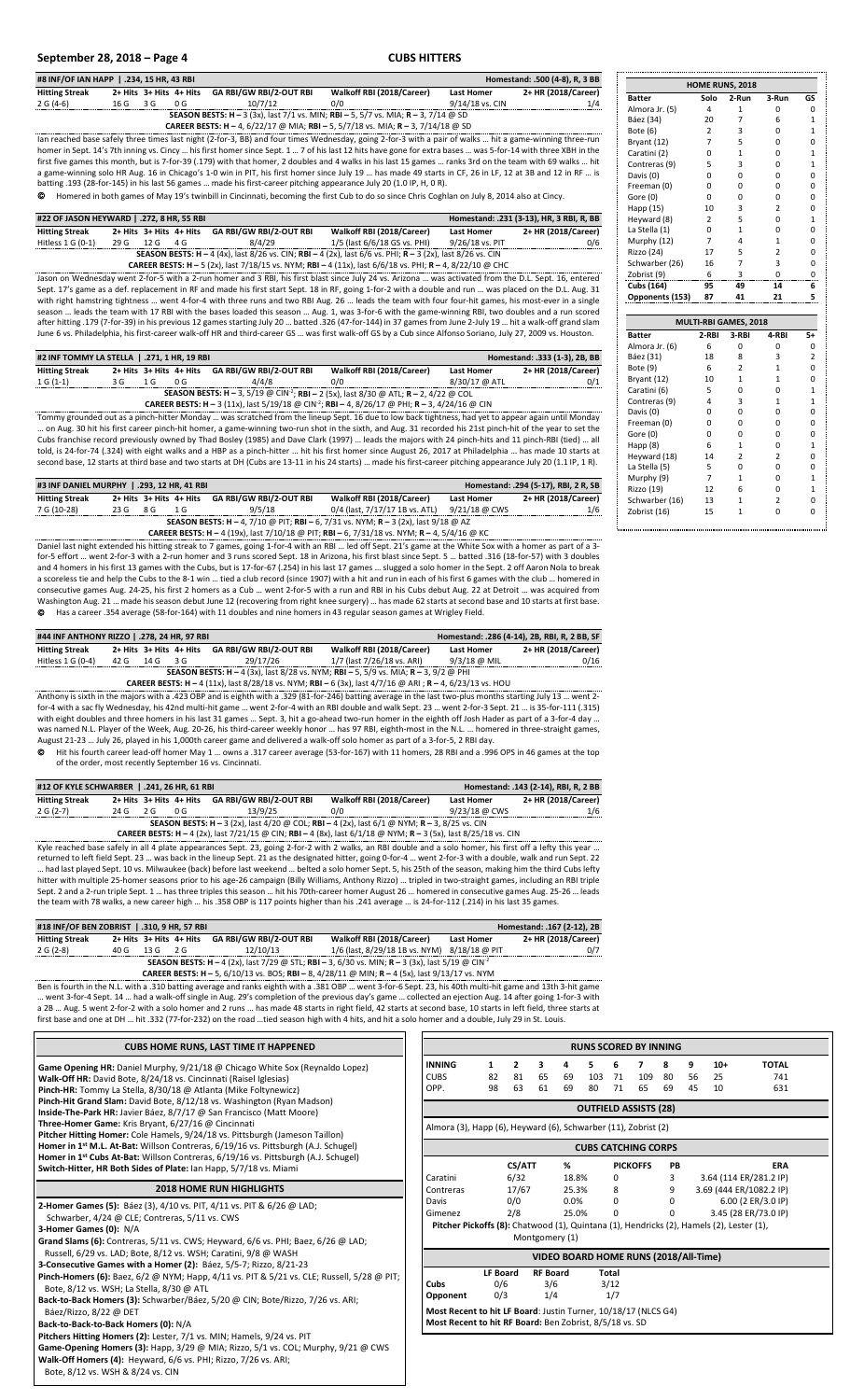**CUBS PITCHERS September 28, 2018 – Page 5**

| <b>TEAM PITCHING</b> | $W-I$     | ERA                   | CG    | <b>SHO</b> | SV/OPP | IP     |       |     | ER                        | <b>HR</b> | <b>BB</b> | SΟ         | 1BF     | IR/IRS |
|----------------------|-----------|-----------------------|-------|------------|--------|--------|-------|-----|---------------------------|-----------|-----------|------------|---------|--------|
| Starters             | 58-49     | 3.89                  |       |            | $---$  | 865.2  | 808   | 398 | 374                       | 106       | 345       | -- -<br>ىر | $---$   | $---$  |
| Relievers            | $35 - 17$ | $\sim$ $\sim$<br>3.35 | $---$ | $---$      | 46/65  | 574.2  | 476   | 233 | $\sim$<br>21 <sup>2</sup> | ـ ب       | 268       | 549        | 577/432 | 304/86 |
| <b>SEASON TOTALS</b> | 93-66     | 3.67                  |       |            | 46/65  | 1440.1 | 1.284 | 631 | 588                       | 157       | 613       | 1,303      |         |        |

| Starters                         |                      | 58-49           |              | 3.89         | 1                       | 0                                                                                  |                                                                                                                                                                                                                                           | 865.2                                 | 808                    | З                   |
|----------------------------------|----------------------|-----------------|--------------|--------------|-------------------------|------------------------------------------------------------------------------------|-------------------------------------------------------------------------------------------------------------------------------------------------------------------------------------------------------------------------------------------|---------------------------------------|------------------------|---------------------|
| Relievers                        | <b>SEASON TOTALS</b> | 35-17<br>93-66  |              | 3.35<br>3.67 | ---<br>1                | ---<br>0                                                                           | 46/65<br>46/65                                                                                                                                                                                                                            | 574.2<br>1440.1                       | 476<br>1,284           | 2<br>6              |
|                                  |                      |                 |              |              |                         |                                                                                    |                                                                                                                                                                                                                                           |                                       |                        |                     |
| #21 RHP TYLER CHATWOOD<br>Record | ERA                  | SV/OPP          | Holds        |              |                         | IR/IRS 1BF/OUT* APPS/SCORELESS*                                                    | LAST OUTING: 9/8 @ WASH (2.0 IP, H, 2 R, 2 ER, 2 BB)                                                                                                                                                                                      |                                       | <b>LAST WIN   SAVE</b> |                     |
| 4-5                              | 5.30                 | 0/0             |              | 0/0          | 4/3                     | 4/1                                                                                |                                                                                                                                                                                                                                           | 7/21/18 vs. STL   8/9/17 @ CLE        |                        | C١                  |
|                                  |                      |                 |              |              |                         |                                                                                    | SEASON BESTS (as reliever*): SO - 2 (2x), last 9/8 @ WASH; IP: 3.0, 8/11 vs. WASH                                                                                                                                                         |                                       |                        | 12<br>8,            |
|                                  |                      |                 |              |              |                         |                                                                                    | <b>CAREER BESTS (as reliever): SO - 4, 8/16/17 vs. ATL; IP: 3.1, 9/12/11 @ OAK</b><br>Tyler was activated from the D.L. Sept. 3 after he landed on the shelf with left hip tightness Aug. 23  has made                                    |                                       |                        | 16                  |
|                                  |                      |                 |              |              |                         |                                                                                    | 4 relief apps since moving to the bullpen Aug. 1  had a 4.98 ERA (52 ER/94.0 IP) in 19 starts to begin the season.                                                                                                                        |                                       |                        | 9,                  |
| <b>43 RHP JESSE CHAVEZ</b>       |                      |                 |              |              |                         |                                                                                    | LAST OUTING: 9/27 vs. PIT (1.0 IP, H, SO)                                                                                                                                                                                                 |                                       |                        | 20<br>7             |
| Record<br>$2 - 1$                | ERA<br>1.25          | SV/OPP<br>4/5   | <b>Holds</b> | 10/3         | 30/22                   | IR/IRS 1BF/OUT APPS/SCORELESS<br>30/27                                             |                                                                                                                                                                                                                                           | 8/28/18 vs. NYM   9/27/18 vs. PIT     | <b>LAST WIN   SAVE</b> | 1,                  |
|                                  |                      |                 |              |              |                         |                                                                                    | SEASON BESTS (as reliever): SO - 4 (5x), last 8/14 vs. MIL; IP: 5.0, 6/1 @ LAA                                                                                                                                                            |                                       |                        | 4<br>$\overline{2}$ |
|                                  |                      |                 |              |              |                         |                                                                                    | <b>CAREER BESTS (as reliever): SO - 7 (2x), last 6/13/13 vs. NYY; IP: 5.1, 6/13/13 vs. NYY</b><br>Jesse has not allowed a run in his last 10.0 innings, covering 9 outings, and is 2-0 with 4 saves and a 0.84 ERA (2                     |                                       |                        | 7,                  |
|                                  |                      |                 |              |              |                         |                                                                                    | ER/21.1 IP) in his last 20 games starting Aug. 17  overall, has a 1.25 ERA and a .509 OPS against with a 0.86 WHIP                                                                                                                        |                                       |                        | 3,<br>10            |
| #41 RHP STEVE CISHEK             |                      |                 |              |              |                         |                                                                                    | in 30 outings for Chicago  Sept. 5, had a 12.0 scoreless inning streak snapped  acquired from Texas July 19.<br>LAST OUTING: 9/27 vs. PIT (1.0 IP, SO)                                                                                    |                                       |                        | 10                  |
| Record                           | ERA                  | SV/OPP          | Holds        | IR/IRS       |                         | 1BF/OUT APPS/SCORELESS                                                             |                                                                                                                                                                                                                                           |                                       | <b>LAST WIN   SAVE</b> | 16                  |
| 4-3                              | 2.22                 | 4/7             | 25           | 54/15        | 77/64                   | 77/61                                                                              |                                                                                                                                                                                                                                           | 8/27/18 vs. NYM   9/15/18 vs. CIN     |                        | 5,<br>$7^*$         |
|                                  |                      |                 |              |              |                         |                                                                                    | SEASON BESTS (as reliever): SO - 3 (5x), last 8/4 vs. SD; IP: 2.0 (4x), last 7/1 vs. MIN<br><b>CAREER BESTS (as reliever): SO - 4 (2x), last 7/2/11 @ TEX; IP: 3.0 (3x), last 5/4/12 @ SD</b>                                             |                                       |                        | 3                   |
|                                  |                      |                 |              |              |                         |                                                                                    | Steve picked up his team-leading 25th hold last night  tossed a scoreless ninth inning Sept. 22 to close out the                                                                                                                          |                                       |                        | 17<br>*7            |
|                                  |                      |                 |              |              |                         |                                                                                    | Cubs 8-3 win  his 54 inherited runners on the season are the most in the majors  Sept. 15, retired his lone BF<br>on one pitch to record his fourth save  did not pitch again until Sept. 22  has walked 28 and struck out 76.            |                                       |                        |                     |
| #29 LHP JORGE DE LA ROSA         |                      |                 |              |              |                         |                                                                                    | LAST OUTING: 9/25 vs. PIT (0.2 IP, 2 BB)                                                                                                                                                                                                  |                                       |                        | Lc<br>Lo            |
| Record                           | <b>ERA</b>           | SV/OPP Holds    |              |              |                         | IR/IRS* 1BF/OUT* APPS/SCORELESS*                                                   |                                                                                                                                                                                                                                           |                                       | <b>LAST WIN   SAVE</b> | м                   |
| $0 - 2$                          | 3.50                 | 1/2             | 9            | 6/2          | 15/15                   | 15/13                                                                              | SEASON BESTS (as reliever)*: SO - 4, 8/11 vs. WASH; IP: 3.0, 9/8 @ WASH-GM 1                                                                                                                                                              | 6/17/17 @ PHI   9/14/18 vs. CIN       |                        | М<br>M              |
|                                  |                      |                 |              |              |                         |                                                                                    | <b>CAREER BESTS (as reliever): SO - 5 (2x), last <math>6/9/16</math> vs. PIT; IP: 4.0, <math>6/9/16</math> vs. PIT</b>                                                                                                                    | *with Cubs                            |                        | М                   |
|                                  |                      |                 |              |              |                         |                                                                                    | Jorge retired all four batters faced Sept. 23, fanning 3, to close out Chicago's 6-1 win  had not pitched since Sept.<br>14, when he picked up his first career save with a scoreless 9th to preserve a 3-2 win vs. Cincy  has a 1.42 ERA |                                       |                        | M                   |
|                                  |                      |                 |              |              |                         | (3 ER/19.0 IP) in 15 outings with the Cubs  was signed by the Cubs August 10.      |                                                                                                                                                                                                                                           |                                       |                        | Fe<br>С             |
| #32 LHP BRIAN DUENSING           |                      |                 |              |              |                         |                                                                                    | LAST OUTING: 9/24 vs. PIT (0.2 IP, H, R, ER, SO)                                                                                                                                                                                          |                                       |                        | C                   |
| Record                           | ERA                  | SV/OPP Holds    |              |              |                         | IR/IRS 1BF/OUT APPS/SCORELESS                                                      |                                                                                                                                                                                                                                           |                                       | <b>LAST WIN   SAVE</b> | С                   |
| $3 - 0$                          | 7.65                 | 1/3             | 3            |              | 38/10 48/32             | 48/33                                                                              | SEASON BESTS (as reliever): SO - 3, 4/1 @ MIA; IP: 2.2, 7/23 vs. ARI                                                                                                                                                                      | 7/19/18 vs. STL   6/3/18 @ NYM        |                        | С<br>Sŀ             |
|                                  |                      |                 |              |              |                         |                                                                                    | <b>CAREER BESTS (as reliever): SO - 5, 8/7/09 @ DET; IP: 4.2 IP, 8/7/09 @ DET</b>                                                                                                                                                         |                                       |                        | Lo                  |
|                                  |                      |                 |              |              |                         |                                                                                    | Brian was activated from the D.L. Sept. 3 after he was placed on the D.L. Aug. 3 (left shoulder inflammation)  has<br>allowed 28 ER in 19.1 IP in his last 21 big league outings  had a 0.54 ERA in his first 23 outings through May 27.  |                                       |                        | M<br>La             |
| #6 RHP CARL EDWARDS JR.          |                      |                 |              |              |                         |                                                                                    | LAST OUTING: 9/27 vs. PIT (1.0 IP, BB)                                                                                                                                                                                                    |                                       |                        | Sε                  |
| Record                           | ERA                  | SV/OPP          | Holds        |              |                         | IR/IRS 1BF/OUT APPS/SCORELESS                                                      |                                                                                                                                                                                                                                           |                                       | LAST WIN   SAVE        | 3                   |
| $3 - 2$                          | 2.63                 | 0/2             | 23           | 19/6         | 57/44                   | 57/45                                                                              | SEASON BESTS (as reliever): SO - 4, 7/13 @ SD; IP: 2.0, 7/25 vs. ARI                                                                                                                                                                      | 7/25/18 vs. ARI   10/2/16 @ CIN       |                        | $\mathbf{1}$        |
|                                  |                      |                 |              |              |                         |                                                                                    | CAREER BESTS (as reliever): SO - 5, 7/31/16 vs. SEA; IP: 2.0 IP (5x), last 7/25/18 vs. ARI                                                                                                                                                |                                       |                        |                     |
|                                  |                      |                 |              |              |                         | 187) and a .273 slugging mark  has struck out 67 in 51.1 innings, walking 31.      | Carl picked up his 23rd hold last night, tossing a scoreless 8th inning  has held foes to a .187 average (35-for-                                                                                                                         |                                       |                        | Lo<br>М             |
| #64 LHP JAIME GARCIA             |                      |                 |              |              |                         |                                                                                    |                                                                                                                                                                                                                                           | LAST OUTING: 9/26 vs. PIT (0.2 IP, H) |                        | M                   |
| Record                           | ERA                  | SV/OPP Holds    |              |              |                         | IR/IRS 1BF/OUT APPS/SCORELESS                                                      |                                                                                                                                                                                                                                           |                                       | <b>LAST WIN   SAVE</b> | м                   |
| 0-1                              | 6.35                 | 0/0             | 1            | 1/0          | 5/4                     | 5/4                                                                                | SEASON BESTS (as reliever): SO - 3, 7/23 vs. MIN; IP: 3.0, 7/23 vs. MIN                                                                                                                                                                   | $8/12/18$ vs. TB   N/A                |                        | м<br>М              |
|                                  |                      |                 |              |              |                         |                                                                                    | <b>CAREER BESTS (as reliever): SO - 5 (2x), last, 9/21/16 @ COL; IP: 4.0, 9/21/16 @ COL</b>                                                                                                                                               |                                       |                        | М                   |
|                                  |                      |                 |              |              |                         |                                                                                    | Jaime joined the Cubs on Sept. 4  tossed a scoreless inning Sept. 21  Sept. 14, picked up a hold  had a 5.93                                                                                                                              |                                       |                        | M<br>M              |
| #20 RHP BRANDON KINTZLER         |                      |                 |              |              |                         |                                                                                    | ERA (49 ER/74.1 IP) in 25 games (13 starts) with Toronto before being DFA'd August 25.                                                                                                                                                    | LAST OUTING: 9/26 vs. PIT (0.2 IP)    |                        | M                   |
| Record                           | ERA                  | SV/OPP          | Holds        |              |                         | IR/IRS* 1BF/OUT* APPS/SCORELESS*                                                   |                                                                                                                                                                                                                                           |                                       | LAST WIN   SAVE        | М                   |
| $3 - 3$                          | 4.55                 | 2/5             | 19           | 14/5         | 23/17                   | 23/15                                                                              |                                                                                                                                                                                                                                           | 9/26/18 vs. PIT   5/27/18 @ MIA       |                        | $\mathbf{2}$        |
|                                  |                      |                 |              |              |                         | <b>CAREER BESTS (as reliever): SO - 5, 4/25/11 vs. CIN; IP: 3.0, 6/30/13 @ PIT</b> | SEASON BESTS (as reliever): SO - 2 (8x), last 9/2 @ PHI IP: 1.2, 9/8-GM 1 @ WASH                                                                                                                                                          | *with Cubs                            |                        |                     |
|                                  |                      |                 |              |              |                         |                                                                                    | Brandon earned his first win as a Cub Wednesday, inducing a double play to end the 10th before Chicago's walk-                                                                                                                            |                                       |                        | Lc<br>Lo            |
|                                  |                      |                 |              |              |                         |                                                                                    | off win  has held the opponent scoreless in 15 of his 23 outings since joining the Cubs, including a scoreless<br>inning Sept. 18 to close out Chicago's 9-1 win in Arizona  picked up holds in three-straight games, Aug. 3-6.           |                                       |                        | C                   |
| #36 RHP DILLON MAPLES            |                      |                 |              |              |                         |                                                                                    | LAST OUTING: 9/25 vs. PIT (0.1 IP, SO)                                                                                                                                                                                                    |                                       |                        | 9.<br>Lc            |
| Record                           | ERA                  | SV/OPP          | Holds        | IR/IRS       | <b>1BF/OUT</b>          | APPS/SCORELESS                                                                     |                                                                                                                                                                                                                                           |                                       | LAST WIN   SAVE        | Lo                  |
| $1 - 0$                          | 11.81                | 0/0             | 0            | 9/3          | 9/7                     | 9/7                                                                                | <b>CAREER BESTS (as reliever): SO - 3 (3x), last 6/27/18 @ LAD IP: 2.0, 6/27/18 @ LAD</b>                                                                                                                                                 | 9/14/18 vs. CIN   N/A                 |                        | M                   |
|                                  |                      |                 |              |              |                         |                                                                                    | Dillon stranded a runner and retired his lone BF to earn his first big league win Sept. 14 has pitched scoreless                                                                                                                          |                                       |                        | R<br>C              |
| #24 RHP ALEC MILLS               |                      |                 |              |              |                         |                                                                                    | ball in 7 of 9 outings with the Cubs  went 2-3 with 10 saves and a 2.79 ERA in 41 relief outings with lowa in 2018.<br>LAST OUTING: 9/25 vs. PIT (0.1 IP, H, R, ER, BB, SO)                                                               |                                       |                        | C                   |
| Record                           | ERA                  | SV/OPP          | Holds        |              | IR/IRS 1BF/OUT          | <b>APPS/SCORELESS</b>                                                              |                                                                                                                                                                                                                                           |                                       | <b>LAST WIN   SAVE</b> | R٥                  |
| $0 - 1$                          | 3.38                 | 0/0             | 0            | 0/0          | 4/3                     | 4/3                                                                                |                                                                                                                                                                                                                                           |                                       | N/A   N/A              | С<br>C              |
|                                  |                      |                 |              |              |                         |                                                                                    | SEASON BESTS (as reliever): SO - 3, 9/18 @ AZ; IP: 2.0 (2x), last 9/18 @ AZ<br><b>CAREER BESTS (as reliever): SO</b> - 3 (2x), last $9/18/18$ @ AZ; IP: 2.0 IP (2x), last $9/18/18$ @ AZ                                                  |                                       |                        | М                   |
|                                  |                      |                 |              |              |                         |                                                                                    | Alec was recalled Sept. 9 from Triple-A lowa  has appeared in six games (two starts) with Chicago  tossed 1.0                                                                                                                             |                                       |                        | M<br>M              |
|                                  |                      |                 |              |              |                         | scoreless IP Monday and 2.0 perfect innings Sept. 18 in Arizona, fanning 3.        |                                                                                                                                                                                                                                           |                                       |                        | M                   |
| #57 RHP JAMES NORWOOD<br>Record  | ERA                  | SV/OPP          | Holds        |              |                         | IR/IRS 1BF/OUT APPS/SCORELESS                                                      | LAST OUTING: 9/25 vs. PIT (1.2 IP, H, 3 SO)                                                                                                                                                                                               |                                       | <b>LAST WIN   SAVE</b> | Lo                  |
| $0 - 1$                          | 4.09                 | 0/0             | 0            | 18/10 11/8   |                         | 11/6                                                                               |                                                                                                                                                                                                                                           |                                       | N/A   N/A              |                     |
|                                  |                      |                 |              |              |                         |                                                                                    | <b>SEASON/CAREER BESTS (as reliever): SO - 3, 9/25 vs. PIT; IP: 2.0, 7/20 @ STL</b><br>James made his big league debut in July  went 2-3 with 2 saves and a 2.50 ERA in 40 minor league relief outings.                                   |                                       |                        | C                   |
| #47 LHP RANDY ROSARIO            |                      |                 |              |              |                         |                                                                                    |                                                                                                                                                                                                                                           | LAST OUTING: 9/25 vs. PIT (0.0 IP, H) |                        | Lo                  |
| Record                           | ERA                  | SV/OPP          | Holds        |              |                         | IR/IRS 1BF/OUT APPS/SCORELESS                                                      |                                                                                                                                                                                                                                           |                                       | LAST WIN   SAVE        | G<br>w              |
| $4 - 0$                          | 3.72                 | 1/2             | 8            | 25/3         | 41/31                   | 41/31                                                                              |                                                                                                                                                                                                                                           | 7/7/18 vs. CIN   9/13/18 @ WASH       |                        | H                   |
|                                  |                      |                 |              |              |                         |                                                                                    | SEASON/CAREER BESTS (as reliever): $SO - 3$ , $5/27$ vs. SF; IP: 2.1 (2x), last $7/7$ vs. CIN<br>Randy was recalled from Triple-A Aug. 17 to begin his fifth stint with the team  Sept. 15, retired his lone BF in                        |                                       |                        | Al                  |
|                                  |                      |                 |              |              |                         |                                                                                    | the ninth for a hold  picked up his first career save Sept. 13 in Washington, throwing a scoreless 10th.                                                                                                                                  |                                       |                        | B<br>Ri             |
| #46 RHP PEDRO STROP              |                      |                 |              |              |                         |                                                                                    | LAST OUTING: 9/13 @ WASH (1.2 IP, H, 2 SO)                                                                                                                                                                                                |                                       |                        | B                   |
| Record<br>6-1                    | ERA<br>2.26          | SV/OPP<br>13/17 | Holds<br>9   | 25/6         | IR/IRS 1BF/OUT<br>60/47 | <b>APPS/SCORELESS</b><br>60/52                                                     |                                                                                                                                                                                                                                           | 9/13/18 @ WASH   9/11/18 vs. MIL      | <b>LAST WIN I SAVE</b> | Β                   |
|                                  |                      |                 |              |              |                         |                                                                                    | SEASON BESTS (as reliever): SO - 3 (2x), last 7/13 @ SD; IP: 2.0 (3x), last 8/19 @ PIT                                                                                                                                                    |                                       |                        | Zc<br>Al            |
|                                  |                      |                 |              |              |                         |                                                                                    | <b>CAREER BESTS (as reliever): SO</b> - 4 (2x), last $7/22/15$ @ CIN; IP: 2.0 (14x), last $8/19/18$ @ PIT<br>Pedro on Sept. 13 earned the win with 1.2 shutout IP - exited game with a left hamstring strain while running to             |                                       |                        |                     |
|                                  |                      |                 |              |              |                         |                                                                                    | first after batting  has held foes to a .179 average (38-for-212) and a .274 slugging mark.                                                                                                                                               |                                       |                        |                     |
| #37 LHP JUSTIN WILSON            |                      |                 |              |              |                         |                                                                                    | LAST OUTING: 9/26 vs. PIT (0.2 IP, 3 H, 2 R, 2 ER)                                                                                                                                                                                        |                                       |                        |                     |
| Record<br>$4 - 4$                | ERA<br>3.13          | SV/OPP<br>0/3   | Holds<br>16  | 37/3         | 68/48                   | IR/IRS 1BF/OUT APPS/SCORELESS<br>69/56                                             |                                                                                                                                                                                                                                           | 8/12/18 vs. WASH   7/29/17 vs. HOU    | <b>LAST WIN   SAVE</b> |                     |
|                                  |                      |                 |              |              |                         |                                                                                    | SEASON BESTS (as reliever): SO - 4, 6/2 @ NYM; IP: 1.2 (2x), last 5/26 vs. SF                                                                                                                                                             |                                       |                        |                     |
|                                  |                      |                 |              |              |                         |                                                                                    | CAREER BESTS (as reliever): SO - 4 (4x), last 6/2/18 @ NYM; IP: 3.1, 4/15/13 vs. STL                                                                                                                                                      |                                       |                        |                     |

Justin's 91.9 percent success rate of stranding runners (34 of 37) is tops in the N.L. and third in the majors … recorded a blown save Wednesday … has struck out 69 in 54.2 innings, walking 33. **#61 RHP ALLEN WEBSTER LAST OUTING: 9/25 vs. PIT (1.1 IP, BB, SO)**

| #61 RHP ALLEN WEBSTER                                                                                         |                                                                                                  |     |  |     |     |                                            | LAST OUTING: 9/25 vs. PIT (1.1 IP, BB, SO) |  |  |
|---------------------------------------------------------------------------------------------------------------|--------------------------------------------------------------------------------------------------|-----|--|-----|-----|--------------------------------------------|--------------------------------------------|--|--|
| Record                                                                                                        | <b>ERA</b>                                                                                       |     |  |     |     | SV/OPP Holds IR/IRS 1BF/OUT APPS/SCORELESS | <b>LAST WIN I SAVE</b>                     |  |  |
| $0 - 0$                                                                                                       | 7.71                                                                                             | 0/0 |  | 0/0 | 2/1 | 2/1                                        | $6/13/15$ @ SF   N/A                       |  |  |
|                                                                                                               | <b>CAREER BESTS (as reliever): SO - 1 (4x), last 9/25/18 vs. PIT; IP: 3.0, 9/14/15 vs. SD</b>    |     |  |     |     |                                            |                                            |  |  |
| Allen was selected to the roster Sept. 19  pitched 1.1 scoreless innings Tuesday  had a 1.13 ERA with 3 saves |                                                                                                  |     |  |     |     |                                            |                                            |  |  |
|                                                                                                               | in 8 apps. with Tennessee (AA) and Iowa (AAA)  has also pitched for Boston (2013) and AZ (2015). |     |  |     |     |                                            |                                            |  |  |

| <b>2018 CLUB HIGHS AND LOWS</b>                                                        |  |                  |  |  |  |  |  |
|----------------------------------------------------------------------------------------|--|------------------|--|--|--|--|--|
| <b>CUBS</b>                                                                            |  | <b>OPPONENTS</b> |  |  |  |  |  |
| 12, 5/7 vs. MIA (14-2)  Largest Winning Margin 13, 7/20 vs. STL (18-5)                 |  |                  |  |  |  |  |  |
| 8, 4/14 vs. ATL (2-10, 14-10)  Largest Come Behind W  5, 6/24 @ CIN (5-0, 8-6)         |  |                  |  |  |  |  |  |
|                                                                                        |  |                  |  |  |  |  |  |
| 9, 4/14 vs. ATL (8th)  Most Runs, Inn.  7 (2x), last 7/20 vs. STL (4th)                |  |                  |  |  |  |  |  |
|                                                                                        |  |                  |  |  |  |  |  |
| 7 (2x), last 7/1 vs. MIN (2nd)  Most Hits, Inn. 7, 6/24 @ CIN (7th)                    |  |                  |  |  |  |  |  |
|                                                                                        |  |                  |  |  |  |  |  |
| 4 (3x), last 6/29 vs. MIN  Most Home Runs5, 7/20 vs. STL                               |  |                  |  |  |  |  |  |
| 2 (7x), last 8/22 @ DET (9th)  Most Home Runs, Inn. . 2 (10x), last 9/14 vs. CIN (4th) |  |                  |  |  |  |  |  |
|                                                                                        |  |                  |  |  |  |  |  |
|                                                                                        |  |                  |  |  |  |  |  |
| 10 (2x), last 5/9 vs. MIA  Most Extra-Base Hits 10, 7/20 vs. STL                       |  |                  |  |  |  |  |  |
| 10, 4/14 vs. ATL  Most BBs By Batters  10 (2x), last, 5/22 vs. CLE                     |  |                  |  |  |  |  |  |
|                                                                                        |  |                  |  |  |  |  |  |
|                                                                                        |  |                  |  |  |  |  |  |
| 7*, 8/17 @ PIT  Most Double Plays Turned  3 (3x), last 7/28 @ STL                      |  |                  |  |  |  |  |  |
| 3 (4x), last, 9/8 @ WASH <b>Most Errors Committed</b> 3 (9x), last 9/18 @ AZ           |  |                  |  |  |  |  |  |
| 17, 6/2 @ NYM  Most Left On Base  18, 3/30 @ MIA                                       |  |                  |  |  |  |  |  |
| *Ties Major League Record                                                              |  |                  |  |  |  |  |  |

| Most Strikeouts By Pitchers, Both Clubs: 39 (Cubs 15, Mets 24)  6/2 @ NYM           |  |
|-------------------------------------------------------------------------------------|--|
| Most Left On Base, Both Clubs: 33 (Cubs 15, Marlins 18)  3/30 @ MIA                 |  |
| Fewest Left On Base, Both Clubs: 6, 2x last (Cubs 2, D-backs 4) 7/25 vs. ARI        |  |
|                                                                                     |  |
|                                                                                     |  |
|                                                                                     |  |
| Consecutive Games With An Error: 4 games (2x)  4/24-30 and 9/24-present             |  |
|                                                                                     |  |
|                                                                                     |  |
|                                                                                     |  |
| Largest Wrigley Field Crowd: 41,587 (5/27 vs. SF) / Road Crowd: 53,904 (6/26 @ LAD) |  |
| Series Sweeps: 9 (4 G, 4/26-29 vs. MIL; 3 G, 5/7-9 vs. MIA; 4 G, 5/31-6/3 @ NYM;    |  |
| 3 G, 6/29-7/1 vs. MIN; 2 G, 7/3-4 vs. DET; 3 G, 7/13-15 @ SD; 4 G, 8/23-26 vs. CIN; |  |

1 G, 8/30 @ ATL; 1 G, 9/13 @ WASH)

| <b>BATTING HIGHLIGHTS</b> |  |  |  |  |  |  |  |
|---------------------------|--|--|--|--|--|--|--|
|                           |  |  |  |  |  |  |  |
|                           |  |  |  |  |  |  |  |
|                           |  |  |  |  |  |  |  |
|                           |  |  |  |  |  |  |  |
|                           |  |  |  |  |  |  |  |
|                           |  |  |  |  |  |  |  |
|                           |  |  |  |  |  |  |  |
|                           |  |  |  |  |  |  |  |
|                           |  |  |  |  |  |  |  |
|                           |  |  |  |  |  |  |  |
|                           |  |  |  |  |  |  |  |
|                           |  |  |  |  |  |  |  |
| PITCHING HIGHLIGHTS       |  |  |  |  |  |  |  |
|                           |  |  |  |  |  |  |  |
|                           |  |  |  |  |  |  |  |
|                           |  |  |  |  |  |  |  |
|                           |  |  |  |  |  |  |  |
|                           |  |  |  |  |  |  |  |
|                           |  |  |  |  |  |  |  |
|                           |  |  |  |  |  |  |  |
|                           |  |  |  |  |  |  |  |
|                           |  |  |  |  |  |  |  |
|                           |  |  |  |  |  |  |  |
|                           |  |  |  |  |  |  |  |
|                           |  |  |  |  |  |  |  |
|                           |  |  |  |  |  |  |  |
|                           |  |  |  |  |  |  |  |
|                           |  |  |  |  |  |  |  |
|                           |  |  |  |  |  |  |  |
|                           |  |  |  |  |  |  |  |
|                           |  |  |  |  |  |  |  |
| <b>MISCELLANEOUS INFO</b> |  |  |  |  |  |  |  |

**Losses after Leading:** 25 (89-62, 91-64, 93-66) **Games Won in Last At-Bat:** 20 **Low-Water Mark:** 1 game **Walkoff Wins:** 8 (2-3, 3-4, 6-7, 7-8) Heyward GS, 6/6 vs. PHI **Times at .500 Mark:** 9 Bote BB, 7/8 vs. CIN Rizzo HR, 7/26 vs. ARI Bote GS, 8/12 vs. WASH Bote HR, 8/24 vs. CIN Zobrist 1B, 8/28 vs. NYM Almora 1B, 9/26 vs. PIT

**Come-From-Behind Wins:** 47 **High-Water Mark:** 27 games Almora 1B, 6/19-2 vs. LAD (1-1, 2-2, 3-3, 4-4, 5-5, 6-6, 7-7, 8-8, 9-9)